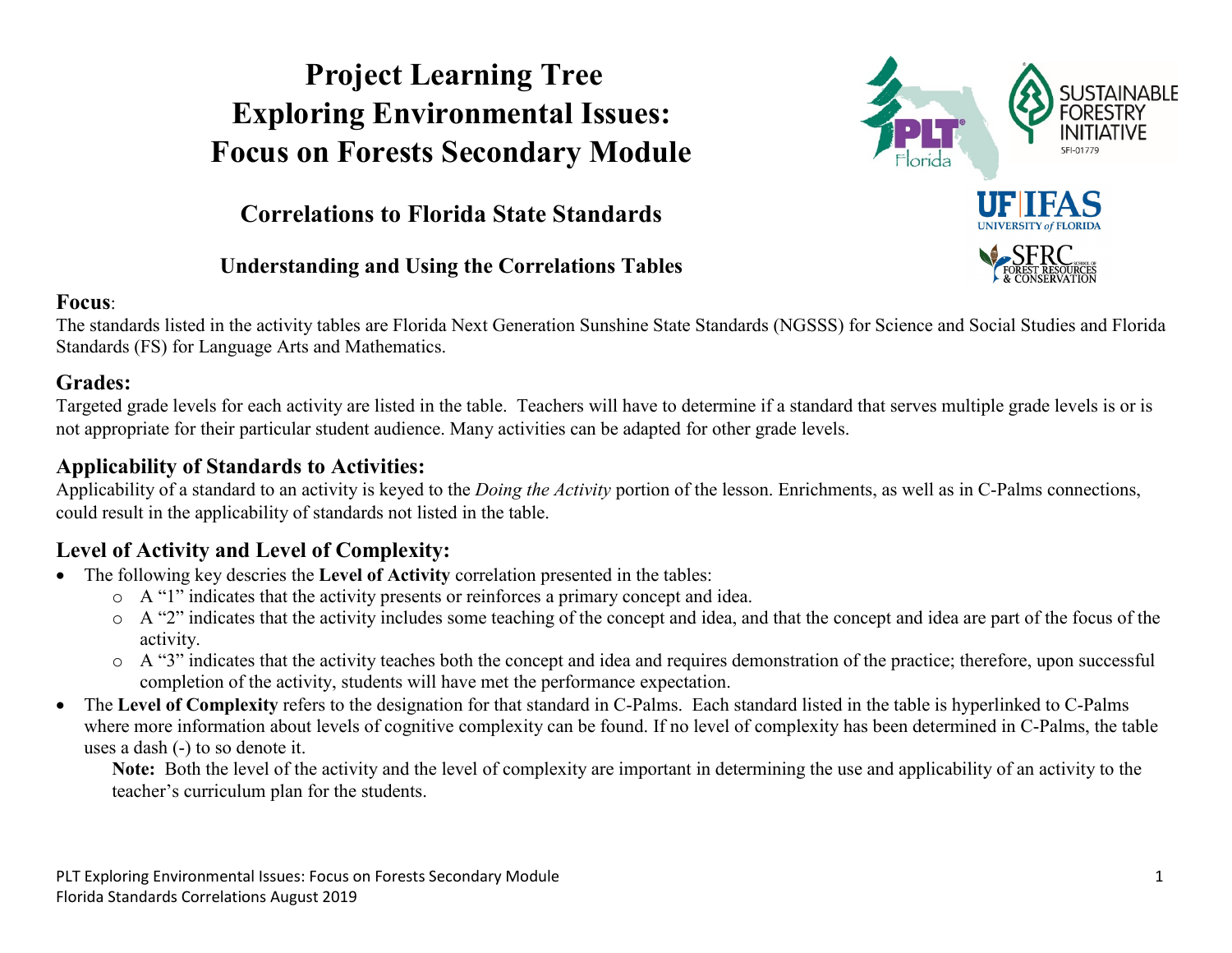### **C-Palms Links:**

Each standard is hot linked to C-Palms. There are substantial resources to support the Module activities on C-Palms. Included are items such as, but are not limited to:

- **Access Points** Expectations written for students with significant cognitive disabilities to access the general education curriculum, which reflect the core intent of the standards with reduced levels of complexity. Each standard is broken down into Independent, Supported, and Participatory elements.
- **Related Resources –** Numerous resources to facilitate teaching and learning are available for every standard/benchmark. Below are a few examples:
	- o **Teaching Ideas and Lesson Plans** Many of these facilitate extension of Module activities. For example, SC.912.L.17.20, that appears in several activities, provides a lesson plan entitled "Freshwater Humans." It highlights the importance of freshwater, and makes the topic personal by challenging students to modify their behavior to protect freshwater supplies.
	- o **Professional Development –** For those educators who want more information about incorporating specific content or skills development into their lessons, websites and other resources are offered. For example, LAFS.910.WHST.1.1 offers a professional development entitled "Branching Out: Growing Literacy Skills in Writing" that is designed to help teachers understand the anchor standards for writing, and assist their students in becoming college and career ready writers in history/social studies, science, and technical subjects.
	- o **Video/Audio Animations, Images/Photographs, Educational Games, Presentations/Slide Shows, Worksheets, Center Ideas**, **and other Teaching Tools** – Numerous standards provide tools to support or expand Guide activities. For example: SC.912.L.17.15 offers a video entitled "Salvaging Timber from Riverbeds" that provides a unique perspective on the forest industry in Florida.
	- o **STEM Lessons** Many Standards offer STEM lessons, most of which require C-Palms membership to access (free and easy to sing up). The majority of the lessons are model-eliciting activities (MEAs), which encourage students to invent and test models.
	- o **Student Resources**  Mini-lessons intended for student use. For example, LAFS.910.SL.1.1 offers students a mini-course called "Skillwise Speaking: Communication Guidelines." The course includes a short video, multi-level tutorials, worksheets with answer keys, games, and interactive quizzes all designed to help students become proficient at organizing and expressing their ideas.

### **Search the Correlations Tables:**

Open the Navigation window by pressing Ctrl + F, or click the *Home* tab and then *Find* in the *Editing* box. An activity name, standard, Concept word/phrase, or skill can be located by typing it in the search box.

## **Acknowledgements:**

The Exploring Environmental Issues: Focus on Forests module correlations Florida State Standards was made possible by an agreement between Florida Project Learning Tree/University of Florida and Vicki Crisp (Environmental Education Consultant), and Gugliotti Environmental and Conservation Education Services – Nature Teach.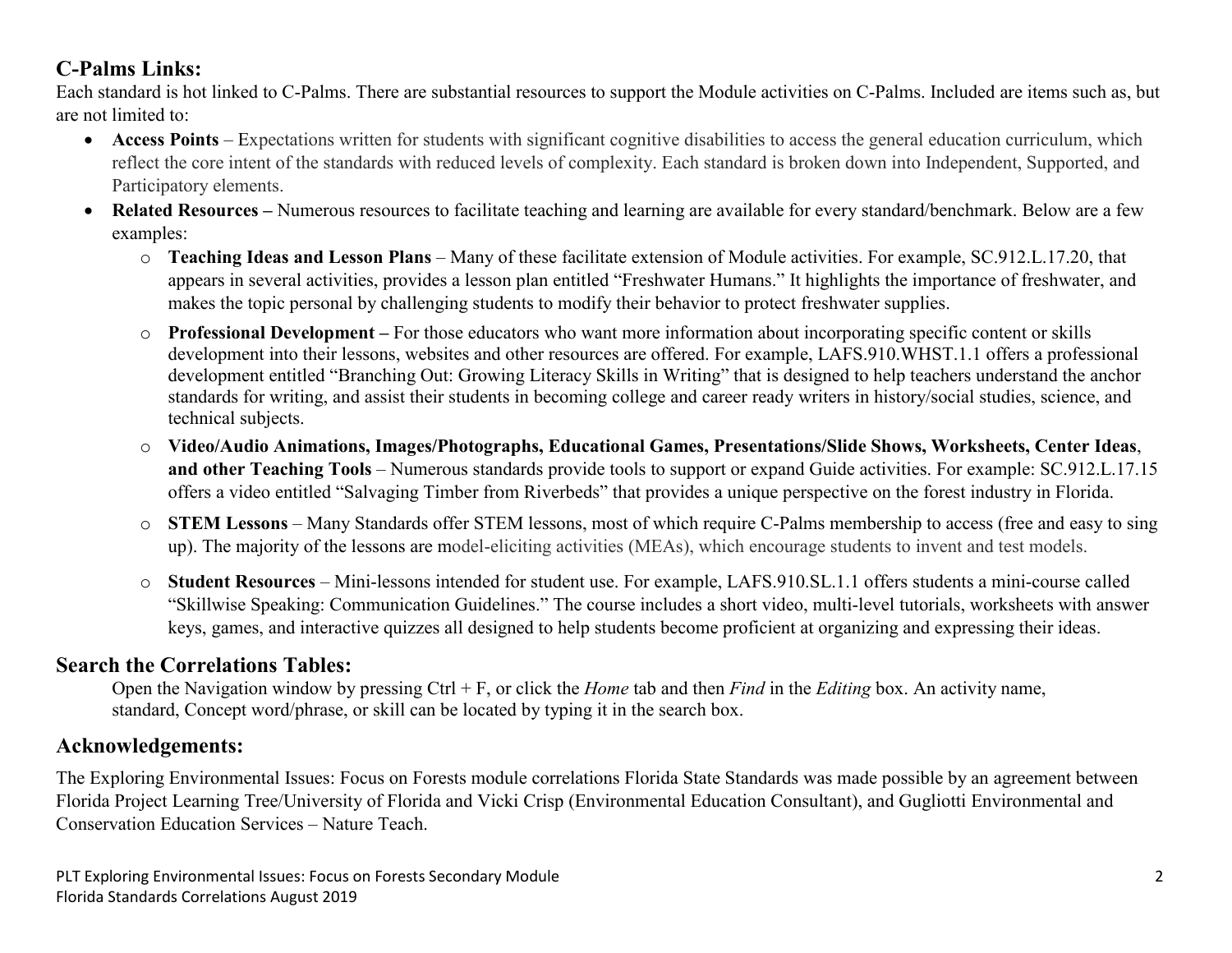| <b>Monitoring Forest Health</b> |                                                                                                                                                                                                                                                                                                                  |                |                                |                             | <b>Activity 1</b>      |
|---------------------------------|------------------------------------------------------------------------------------------------------------------------------------------------------------------------------------------------------------------------------------------------------------------------------------------------------------------|----------------|--------------------------------|-----------------------------|------------------------|
| <b>Standard</b>                 | <b>Description</b>                                                                                                                                                                                                                                                                                               | <b>Subject</b> | <b>Target</b><br><b>Grades</b> | Level of<br><b>Activity</b> | Level of<br>Complexity |
| <b>SC.912.CS-CS.1.3</b>         | Explain how data analysis is used to enhance the understanding of<br>complex natural and human systems.                                                                                                                                                                                                          | <b>SC</b>      | $9 - 12$                       | $\overline{2}$              |                        |
| SC.912.E.7.1                    | Analyze the movement of matter and energy through the different<br>biogeochemical cycles, including water and carbon.                                                                                                                                                                                            | <b>SC</b>      | $9 - 12$                       | $\mathbf{1}$                | $\overline{3}$         |
| SC.912.L.17.1                   | Discuss the characteristics of populations, such as number of individuals,<br>age structure, density, and pattern of distribution.                                                                                                                                                                               | <b>SC</b>      | $9 - 12$                       | 3                           | $\overline{2}$         |
| SC.912.L.17.6                   | Compare and contrast the relationships among organisms, including<br>predation, parasitism, competition, commensalism, and mutualism.                                                                                                                                                                            | <b>SC</b>      | $9 - 12$                       | $\mathbf{1}$                | $\overline{2}$         |
| SC.912.L.17.8                   | Recognize the consequences of the losses of biodiversity due to<br>catastrophic events, climate changes, human activity, and the introduction<br>of invasive, non-native species.                                                                                                                                | <b>SC</b>      | $9 - 12$                       | 1                           | 3                      |
| SC.912.L.17.10                  | Diagram and explain the biogeochemical cycles of an ecosystem,<br>including water, carbon, and nitrogen cycle.                                                                                                                                                                                                   | <b>SC</b>      | $9-12$                         | $\mathbf{1}$                | $\overline{2}$         |
| SC.912.L.17.11                  | Evaluate the costs and benefits of renewable and nonrenewable resources,<br>such as water, energy, fossil fuels, wildlife, and forests.                                                                                                                                                                          | <b>SC</b>      | $9 - 12$                       | $\overline{2}$              | $\overline{3}$         |
| SC.912.L.17.18                  | Describe how human population size and resource use relate to<br>environmental quality.                                                                                                                                                                                                                          | <b>SC</b>      | $9 - 12$                       | $\mathbf{1}$                | $\overline{2}$         |
| SC.912.L.17.20                  | Predict the impact of individuals on environmental systems and examine<br>how human lifestyles affect sustainability.                                                                                                                                                                                            | <b>SC</b>      | $9 - 12$                       | $\mathbf{1}$                | $\overline{3}$         |
| SC.912.N.1.6                    | Describe how scientific inferences are drawn from scientific observations<br>and provide examples from the content being studied.                                                                                                                                                                                | <b>SC</b>      | $9-12$                         | $\mathbf{1}$                | $\overline{2}$         |
| LAFS.K12.W.3.7                  | Conduct short as well as more sustained research projects based on<br>focused questions, demonstrating understanding of the subject under<br>investigation.                                                                                                                                                      | LA             | $9 - 12$                       | 3                           | $\overline{2}$         |
| LAFS.910.W.3.7                  | Conduct short as well as more sustained research projects to answer a<br>question (including a self-generated question) or solve a problem; narrow<br>or broaden the inquiry when appropriate; synthesize multiple sources on<br>the subject, demonstrating understanding of the subject under<br>investigation. | LA             | $9 - 12$                       | 3                           | 4                      |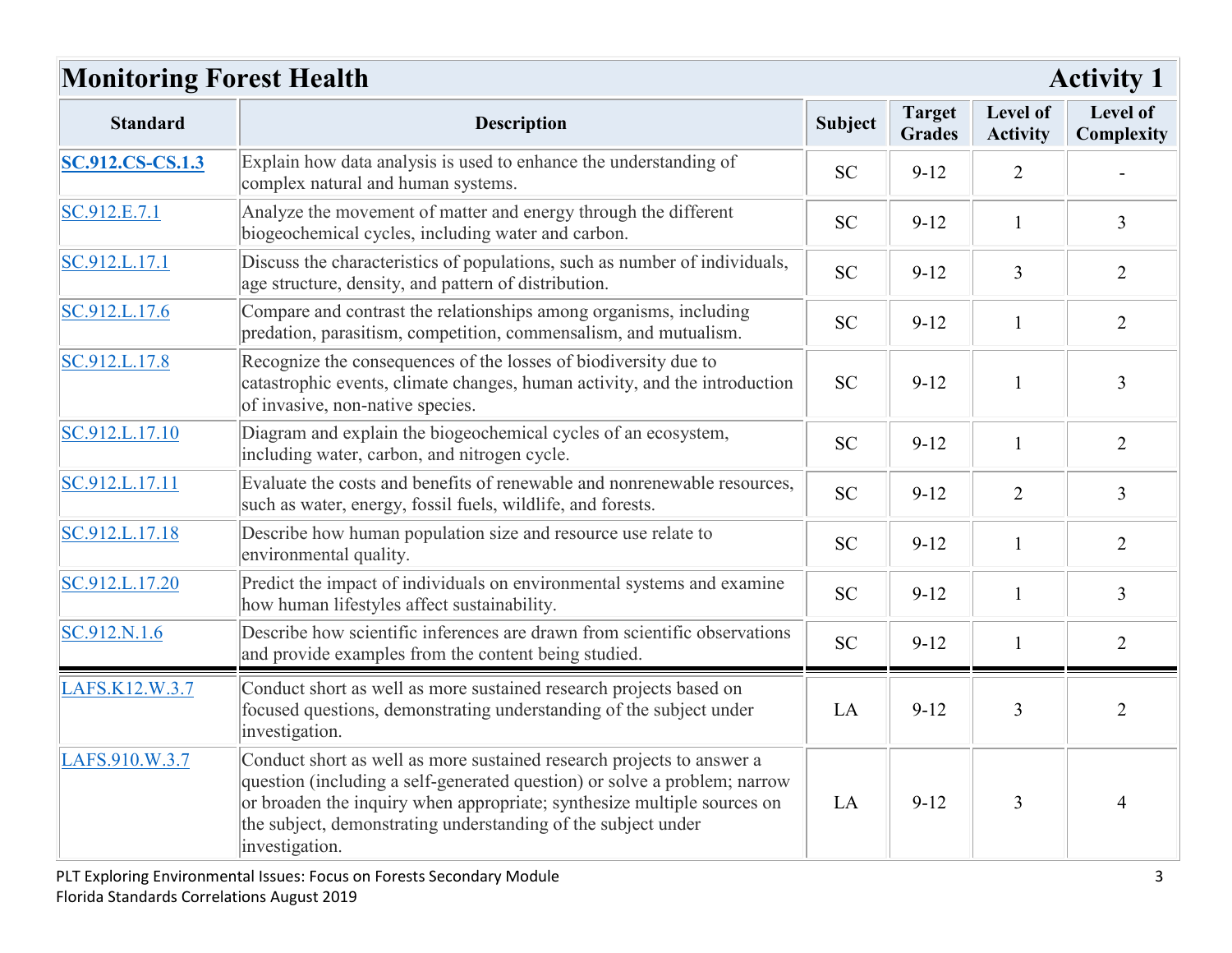| LAFS.910.WHST.3.7 | Conduct short as well as more sustained research projects to answer a<br>question (including a self-generated question) or solve a problem; narrow<br>or broaden the inquiry when appropriate; synthesize multiple sources on<br>the subject, demonstrating understanding of the subject under<br>investigation. | LA | $9 - 12$ | 3 |  |
|-------------------|------------------------------------------------------------------------------------------------------------------------------------------------------------------------------------------------------------------------------------------------------------------------------------------------------------------|----|----------|---|--|
| LAFS.1112.W.3.7   | Conduct short as well as more sustained research projects to answer a<br>question (including a self-generated question) or solve a problem; narrow<br>or broaden the inquiry when appropriate; synthesize multiple sources on<br>the subject, demonstrating understanding of the subject under<br>investigation. | LA | $9 - 12$ |   |  |
|                   | Conduct short as well as more sustained research projects to answer a<br>question (including a self-generated question) or solve a problem; narrow<br>or broaden the inquiry when appropriate; synthesize multiple sources on<br>the subject, demonstrating understanding of the subject under<br>investigation. | LA | $9 - 12$ |   |  |
| MAFS.912.S-ID.1.4 | Use the mean and standard deviation of a data set to fit it to a normal<br>distribution and to estimate population percentages. Recognize that there<br>are data sets for which such a procedure is not appropriate. Use<br>calculators, spreadsheets, and tables to estimate areas under the normal<br>curve.   | MA | $9 - 12$ |   |  |
| $\sim$<br>e Ω     |                                                                                                                                                                                                                                                                                                                  |    |          |   |  |

## **Story of Succession Activity 2**

| <b>Standard</b>    | <b>Description</b>                                                                                                                                                                                         | <b>Subject</b> | <b>Target</b><br><b>Grades</b> | Level of<br><b>Activity</b> | Level of<br>Complexity |
|--------------------|------------------------------------------------------------------------------------------------------------------------------------------------------------------------------------------------------------|----------------|--------------------------------|-----------------------------|------------------------|
| $SC.912.CS-CC.1.5$ | Communicate and publish key ideas and details to a variety of audiences<br>using digital tools and media-rich resources.                                                                                   | <b>SC</b>      | $9-12$                         | $\mathfrak{D}$              |                        |
| $SC.912.CS-CS.1.3$ | Explain how data analysis is used to enhance the understanding of<br>complex natural and human systems.                                                                                                    | <b>SC</b>      | $9 - 12$                       |                             |                        |
| SC.912.L.15.13     | Describe the conditions required for natural selection, including:<br>overproduction of offspring, inherited variation, and the struggle to<br>survive, which result in differential reproductive success. | <b>SC</b>      | $9-12$                         | $\mathcal{D}$               |                        |
| SC.912.L.17.1      | Discuss the characteristics of populations, such as number of individuals,<br>age structure, density, and pattern of distribution.                                                                         | <b>SC</b>      | $9 - 12$                       |                             |                        |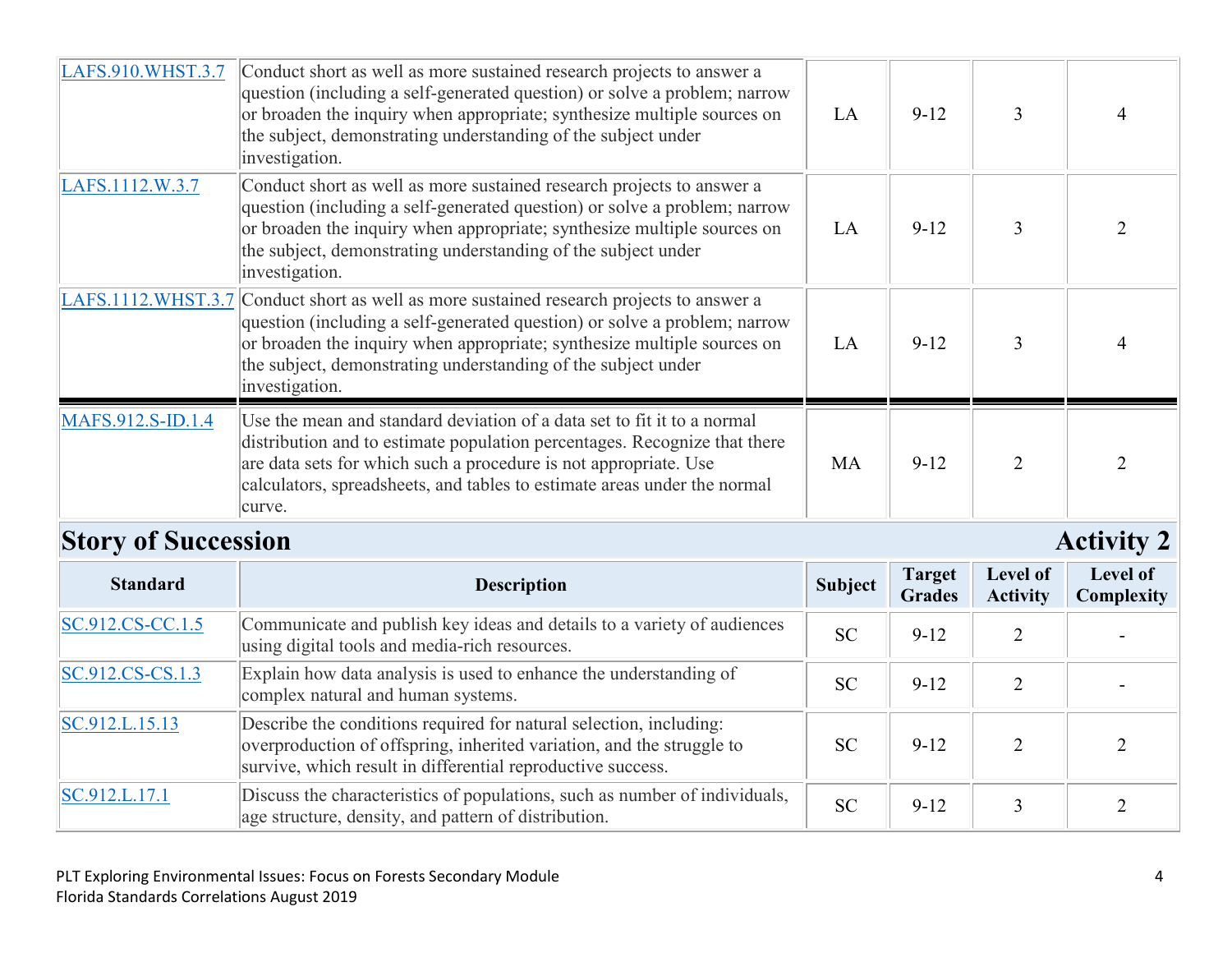| SC.912.L.17.4    | Describe changes in ecosystems resulting from seasonal variations,<br>climate change and succession.                                                                                                                                                           | <b>SC</b> | $9-12$   | $\overline{3}$ | $\overline{2}$ |
|------------------|----------------------------------------------------------------------------------------------------------------------------------------------------------------------------------------------------------------------------------------------------------------|-----------|----------|----------------|----------------|
| SC.912.L.17.8    | Recognize the consequences of the losses of biodiversity due to<br>catastrophic events, climate changes, human activity, and the introduction<br>of invasive, non-native species.                                                                              | <b>SC</b> | $9 - 12$ | $\overline{2}$ | 3              |
| SC.912.L.17.18   | Describe how human population size and resource use relate to<br>environmental quality.                                                                                                                                                                        | <b>SC</b> | $9 - 12$ | $\mathbf{1}$   | $\overline{2}$ |
| SC.912.L.17.20   | Predict the impact of individuals on environmental systems and examine<br>how human lifestyles affect sustainability.                                                                                                                                          | <b>SC</b> | $9 - 12$ | $\mathbf{1}$   | $\overline{2}$ |
| SC.912.N.1.6     | Describe how scientific inferences are drawn from scientific observations<br>and provide examples from the content being studied.                                                                                                                              | <b>SC</b> | $9 - 12$ | $\mathbf{1}$   | $\overline{2}$ |
| LAFS.K12.SL.2.4  | Present information, findings, and supporting evidence such that listeners<br>can follow the line of reasoning and the organization, development, and<br>style are appropriate to task, purpose, and audience.                                                 | LA        | $9-12$   | $\overline{2}$ | $\overline{3}$ |
| LAFS.K12.SL.2.5  | Make strategic use of digital media and visual displays of data to express<br>information and enhance understanding of presentations.                                                                                                                          | LA        | $9 - 12$ | $\overline{2}$ | $\overline{2}$ |
| LAFS.K12.W.1.1   | Write arguments to support claims in an analysis of substantive topics or<br>texts, using valid reasoning and relevant and sufficient evidence.                                                                                                                | LA        | $9-12$   | $\overline{3}$ | $\overline{2}$ |
| LAFS.K12.W.1.2   | Write informative/explanatory texts to examine and convey complex ideas<br>and information clearly and accurately through the effective selection,<br>organization, and analysis of content.                                                                   | LA        | $9 - 12$ | $\overline{2}$ | $\overline{2}$ |
| LAFS.910.RH.3.7  | Integrate quantitative or technical analysis (e.g., charts, research data) with<br>qualitative analysis in print or digital text.                                                                                                                              | LA        | $9 - 12$ | $\overline{2}$ | $\overline{3}$ |
| LAFS.910.SL.2.4  | Present information, findings, and supporting evidence clearly, concisely,<br>and logically such that listeners can follow the line of reasoning and the<br>organization, development, substance, and style are appropriate to<br>purpose, audience, and task. | LA        | $9 - 12$ | $\overline{2}$ | 3              |
| LAFS.910.SL.2.5  | Make strategic use of digital media (e.g., textual, graphical, audio, visual,<br>and interactive elements) in presentations to enhance understanding of<br>findings, reasoning, and evidence and to add interest.                                              | LA        | $9 - 12$ | $\overline{2}$ | $\overline{3}$ |
| LAFS.1112.SL.2.4 | Present information, findings, and supporting evidence, conveying a clear<br>and distinct perspective, such that listeners can follow the line of<br>reasoning, alternative or opposing perspectives are addressed, and the                                    | LA        | $9 - 12$ | $\overline{2}$ | $\overline{3}$ |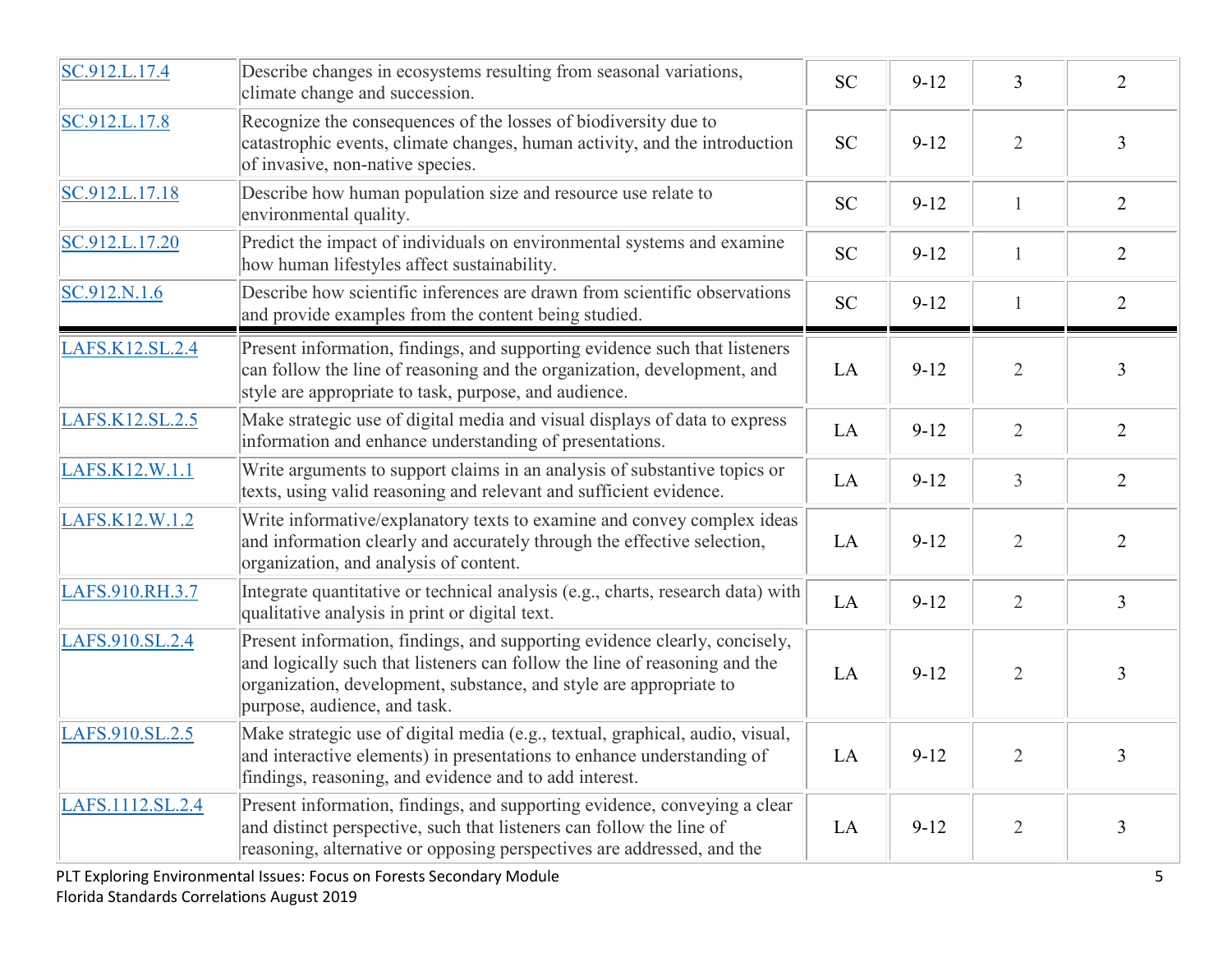|                  | organization, development, substance, and style are appropriate to<br>purpose, audience, and a range of formal and informal tasks.                                                                                |           |          |                             |  |
|------------------|-------------------------------------------------------------------------------------------------------------------------------------------------------------------------------------------------------------------|-----------|----------|-----------------------------|--|
| LAFS.1112.SL.2.5 | Make strategic use of digital media (e.g., textual, graphical, audio, visual,<br>and interactive elements) in presentations to enhance understanding of<br>findings, reasoning, and evidence and to add interest. | LA        | $9 - 12$ |                             |  |
| SS.912.G.2.4     | Use geographic terms and tools to analyze case studies of how selected<br>regions change over time.                                                                                                               | <b>SS</b> | $9 - 12$ | $\mathcal{D}_{\mathcal{L}}$ |  |
| SS.912.G.3.2     | Use geographic terms and tools to explain how weather and climate<br>influence the natural character of a place.                                                                                                  | <b>SS</b> | $9 - 12$ |                             |  |
| SS.912.G.5.4     | Analyze case studies of how humans impact the diversity and productivity<br>of ecosystems.                                                                                                                        | <b>SS</b> | $9 - 12$ |                             |  |
| SS.912.G.5.6     | Analyze case studies to predict how a change to an environmental factor<br>can affect an ecosystem.                                                                                                               | <b>SS</b> | $9 - 12$ | 3                           |  |
| SS.912.G.6.5     | Develop criteria for assessing issues relating to human spatial organization<br>and environmental stability to identify solutions.                                                                                | <b>SS</b> | $9 - 12$ | $\mathcal{D}_{\mathcal{L}}$ |  |

# **Who Owns America's Forests?** Activity 3

| <b>Standard</b> | <b>Description</b>                                                                                                                                                                                             | Subject   | <b>Target</b><br><b>Grades</b> | Level of<br><b>Activity</b> | <b>Level of</b><br>Complexity |
|-----------------|----------------------------------------------------------------------------------------------------------------------------------------------------------------------------------------------------------------|-----------|--------------------------------|-----------------------------|-------------------------------|
| SC.912.L.17.8   | Recognize the consequences of the losses of biodiversity due to<br>catastrophic events, climate changes, human activity, and the introduction<br>of invasive, non-native species.                              | <b>SC</b> | $9 - 12$                       |                             |                               |
| SC.912.L.17.11  | Evaluate the costs and benefits of renewable and nonrenewable resources,<br>such as water, energy, fossil fuels, wildlife, and forests.                                                                        | <b>SC</b> | $9 - 12$                       | $\mathfrak{D}$              |                               |
| LAFS.K12.SL.2.4 | Present information, findings, and supporting evidence such that listeners<br>can follow the line of reasoning and the organization, development, and<br>style are appropriate to task, purpose, and audience. | LA        | $9 - 12$                       | $\mathfrak{D}$              |                               |
| LAFS.K12.SL.1.1 | Prepare for and participate effectively in a range of conversations and<br>collaborations with diverse partners, building on others' ideas and<br>expressing their own clearly and persuasively.               | LA        | $9-12$                         | $\mathfrak{D}$              |                               |
| LAFS.910.SL.1.1 | Initiate and participate effectively in a range of collaborative discussions<br>(one-on-one, in groups, and teacher-led) with diverse partners on grades                                                       | LA        | $9 - 12$                       | 3                           |                               |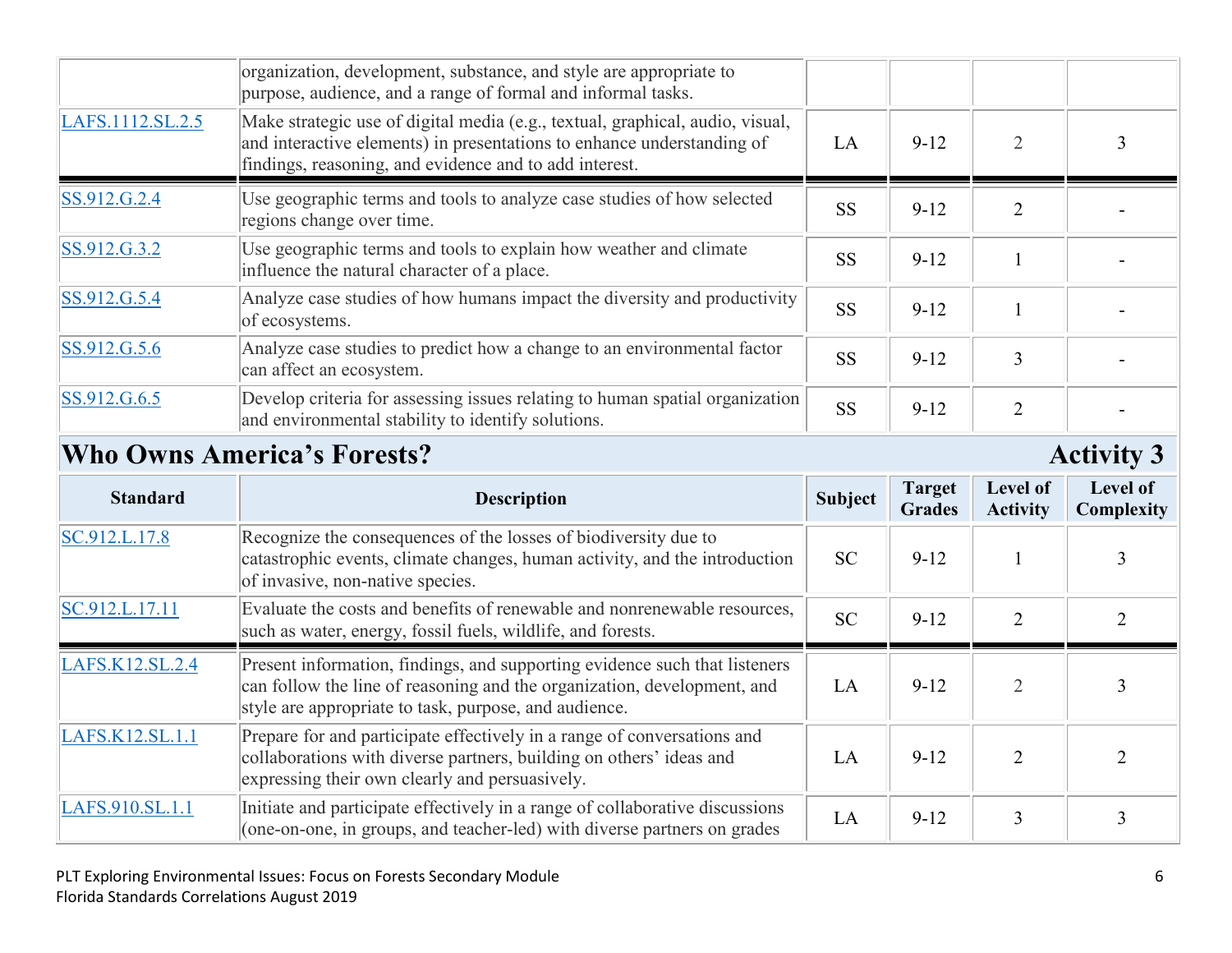|                  | 9–10 topics, texts, and issues, building on others' ideas and expressing<br>their own clearly and persuasively.<br>a. Come to discussions prepared, having read and researched material<br>under study; explicitly draw on that preparation by referring to<br>evidence from texts and other research on the topic or issue to<br>stimulate a thoughtful, well-reasoned exchange of ideas.<br>b. Work with peers to set rules for collegial discussions and decision-<br>making (e.g., informal consensus, taking votes on key issues,<br>presentation of alternate views), clear goals and deadlines, and<br>individual roles as needed.<br>c. Propel conversations by posing and responding to questions that<br>relate the current discussion to broader themes or larger ideas;<br>actively incorporate others into the discussion; and clarify, verify,<br>or challenge ideas and conclusions.<br>d. Respond thoughtfully to diverse perspectives, summarize points of<br>agreement and disagreement, and, when warranted, qualify or<br>justify their own views and understanding and make new<br>connections in light of the evidence and reasoning presented. |    |          |                |   |  |
|------------------|-----------------------------------------------------------------------------------------------------------------------------------------------------------------------------------------------------------------------------------------------------------------------------------------------------------------------------------------------------------------------------------------------------------------------------------------------------------------------------------------------------------------------------------------------------------------------------------------------------------------------------------------------------------------------------------------------------------------------------------------------------------------------------------------------------------------------------------------------------------------------------------------------------------------------------------------------------------------------------------------------------------------------------------------------------------------------------------------------------------------------------------------------------------------------|----|----------|----------------|---|--|
| LAFS.910.SL.2.4  | Present information, findings, and supporting evidence clearly, concisely,<br>and logically such that listeners can follow the line of reasoning and the<br>organization, development, substance, and style are appropriate to<br>purpose, audience, and task.                                                                                                                                                                                                                                                                                                                                                                                                                                                                                                                                                                                                                                                                                                                                                                                                                                                                                                        | LA | $9 - 12$ | $\overline{2}$ | 3 |  |
| LAFS.1112.SL.1.1 | Initiate and participate effectively in a range of collaborative discussions<br>(one-on-one, in groups, and teacher-led) with diverse partners on grades<br>11–12 topics, texts, and issues, building on others' ideas and expressing<br>their own clearly and persuasively.<br>a. Come to discussions prepared, having read and researched material<br>under study; explicitly draw on that preparation by referring to<br>evidence from texts and other research on the topic or issue to<br>stimulate a thoughtful, well-reasoned exchange of ideas.<br>b. Work with peers to promote civil, democratic discussions and<br>decision-making, set clear goals and deadlines, and establish<br>individual roles as needed.<br>c. Propel conversations by posing and responding to questions that<br>probe reasoning and evidence; ensure a hearing for a full range of                                                                                                                                                                                                                                                                                                | LA | $9 - 12$ | 3              | 3 |  |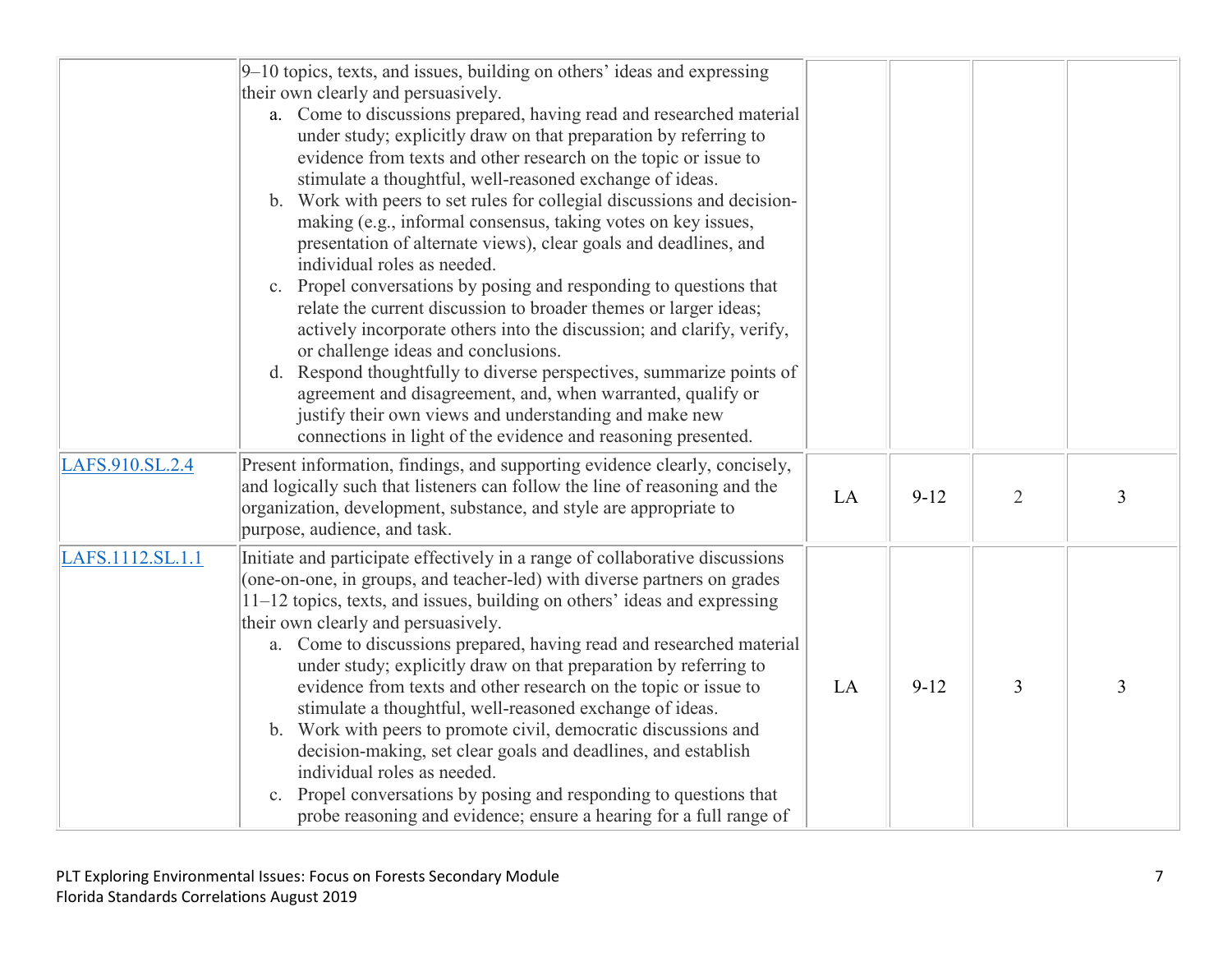|                  | positions on a topic or issue; clarify, verify, or challenge ideas and<br>conclusions; and promote divergent and creative perspectives.<br>d. Respond thoughtfully to diverse perspectives; synthesize<br>comments, claims, and evidence made on all sides of an issue;<br>resolve contradictions when possible; and determine what<br>additional information or research is required to deepen the<br>investigation or complete the task. |           |          |                |   |
|------------------|--------------------------------------------------------------------------------------------------------------------------------------------------------------------------------------------------------------------------------------------------------------------------------------------------------------------------------------------------------------------------------------------------------------------------------------------|-----------|----------|----------------|---|
| LAFS.1112.SL.2.4 | Present information, findings, and supporting evidence, conveying a clear<br>and distinct perspective, such that listeners can follow the line of<br>reasoning, alternative or opposing perspectives are addressed, and the<br>organization, development, substance, and style are appropriate to<br>purpose, audience, and a range of formal and informal tasks.                                                                          | LA        | $9 - 12$ | $\overline{2}$ | 3 |
| SS.912.E.2.2     | Use a decision-making model to analyze a public policy issue affecting the<br>student's community that incorporates defining a problem, analyzing the<br>potential consequences, and considering the alternatives.                                                                                                                                                                                                                         | <b>SS</b> | $9 - 12$ | $\overline{2}$ |   |
| SS.912.FL.5.1    | Compare the ways that federal, state, and local tax rates vary on different<br>types of investments. Describe the taxes effect on the after-tax rate of<br>return of an investment.                                                                                                                                                                                                                                                        | <b>SS</b> | $9 - 12$ | $\mathbf{1}$   |   |
| SS.912.G.1.4     | Analyze geographic information from a variety of sources including<br>primary sources, atlases, computer, and digital sources, Geographic<br>Information Systems (GIS), and a broad variety of maps.                                                                                                                                                                                                                                       | <b>SS</b> | $9 - 12$ | $\overline{3}$ |   |
| SS.912.G.2.4     | Use geographic terms and tools to analyze case studies of how selected<br>regions change over time.                                                                                                                                                                                                                                                                                                                                        | <b>SS</b> | $9 - 12$ | $\mathbf{1}$   |   |
| SS.912.G.5.5     | Use geographic terms and tools to analyze case studies of policies and<br>programs for resource use and management.                                                                                                                                                                                                                                                                                                                        | <b>SS</b> | $9 - 12$ | $\overline{2}$ |   |
| SS.912.G.6.1     | Use appropriate maps and other graphic representations to analyze<br>geographic problems and changes over time.                                                                                                                                                                                                                                                                                                                            | <b>SS</b> | $9 - 12$ | $\mathbf{1}$   |   |
| SS.912.P.2.2     | Describe and compare a variety of quantitative (e.g., surveys, correlations,<br>experiments) and qualitative (e.g., interviews, narratives, focus groups)<br>research methods.                                                                                                                                                                                                                                                             | <b>SS</b> | $9 - 12$ | $\overline{2}$ |   |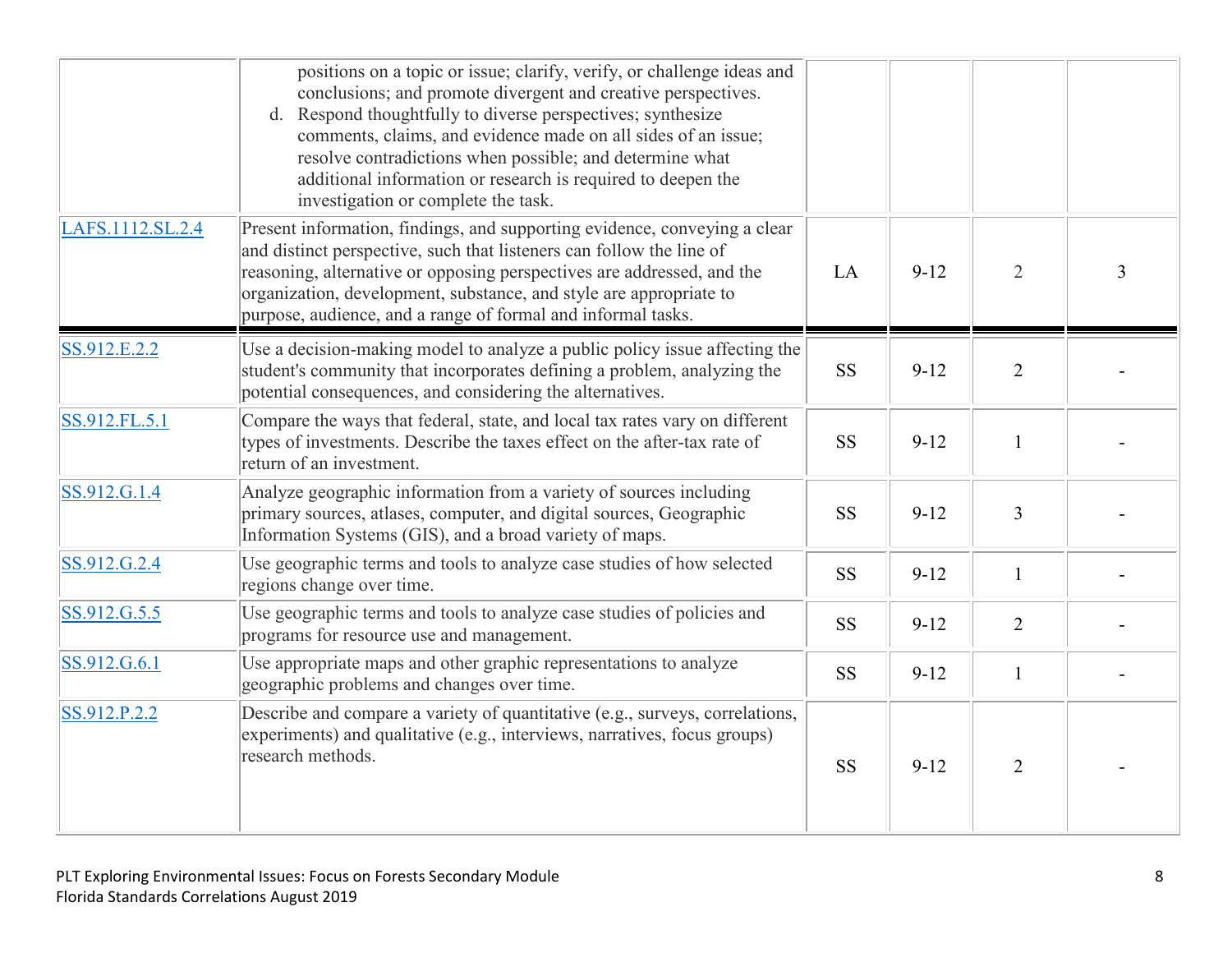| <b>Tough Choices</b><br><b>Activity 4</b> |                                                                                                                                                                                                                                                                                                                                                                   |                |                                |                             |                        |
|-------------------------------------------|-------------------------------------------------------------------------------------------------------------------------------------------------------------------------------------------------------------------------------------------------------------------------------------------------------------------------------------------------------------------|----------------|--------------------------------|-----------------------------|------------------------|
| <b>Standard</b>                           | <b>Description</b>                                                                                                                                                                                                                                                                                                                                                | <b>Subject</b> | <b>Target</b><br><b>Grades</b> | Level of<br><b>Activity</b> | Level of<br>Complexity |
| SC.912.CS-PC.2.3                          | Discuss and analyze the impact of values and points of view that are<br>presented in media messages (e.g., racial, gender, and political).                                                                                                                                                                                                                        | <b>SC</b>      | $9 - 12$                       | 2                           |                        |
| SC.912.L.17.11                            | Evaluate the costs and benefits of renewable and nonrenewable resources,<br>such as water, energy, fossil fuels, wildlife, and forests.                                                                                                                                                                                                                           | <b>SC</b>      | $9 - 12$                       | $\overline{2}$              | $\overline{3}$         |
| LAFS.1112.SL.2.4                          | Present information, findings, and supporting evidence, conveying a clear<br>and distinct perspective, such that listeners can follow the line of<br>reasoning, alternative or opposing perspectives are addressed, and the<br>organization, development, substance, and style are appropriate to<br>purpose, audience, and a range of formal and informal tasks. | LA             | $9-12$                         | $\overline{2}$              | $\overline{2}$         |
| LAFS.910.SL.2.4                           | Present information, findings, and supporting evidence clearly, concisely,<br>and logically such that listeners can follow the line of reasoning and the<br>organization, development, substance, and style are appropriate to<br>purpose, audience, and task.                                                                                                    | LA             | $9 - 12$                       | $\overline{2}$              | $\overline{3}$         |
| LAFS.1112.SL.2.4                          | Present information, findings, and supporting evidence, conveying a clear<br>and distinct perspective, such that listeners can follow the line of<br>reasoning, alternative or opposing perspectives are addressed, and the<br>organization, development, substance, and style are appropriate to<br>purpose, audience, and a range of formal and informal tasks. | LA             | $9 - 12$                       | $\overline{2}$              | 3                      |
| SS.912.C.2.4                              | Evaluate, take, and defend positions on issues that cause the government<br>to balance the interests of individuals with the public good.                                                                                                                                                                                                                         | <b>SS</b>      | $9-12$                         | $\overline{2}$              |                        |
| SS.912.C.2.11                             | Analyze public policy solutions or courses of action to resolve a local,<br>state, or federal issue.                                                                                                                                                                                                                                                              | <b>SS</b>      | $9-12$                         | $\overline{2}$              |                        |
| SS.912.G.2.3                              | Use geographic terms and tools to analyze case studies of regional issues<br>in different parts of the world that have critical economic, physical, or<br>political ramifications.                                                                                                                                                                                | <b>SS</b>      | $9 - 12$                       | $\mathbf{1}$                |                        |
| SS.912.G.6.5                              | Develop criteria for assessing issues relating to human spatial organization<br>and environmental stability to identify solutions.                                                                                                                                                                                                                                | <b>SS</b>      | $9 - 12$                       | $\overline{2}$              |                        |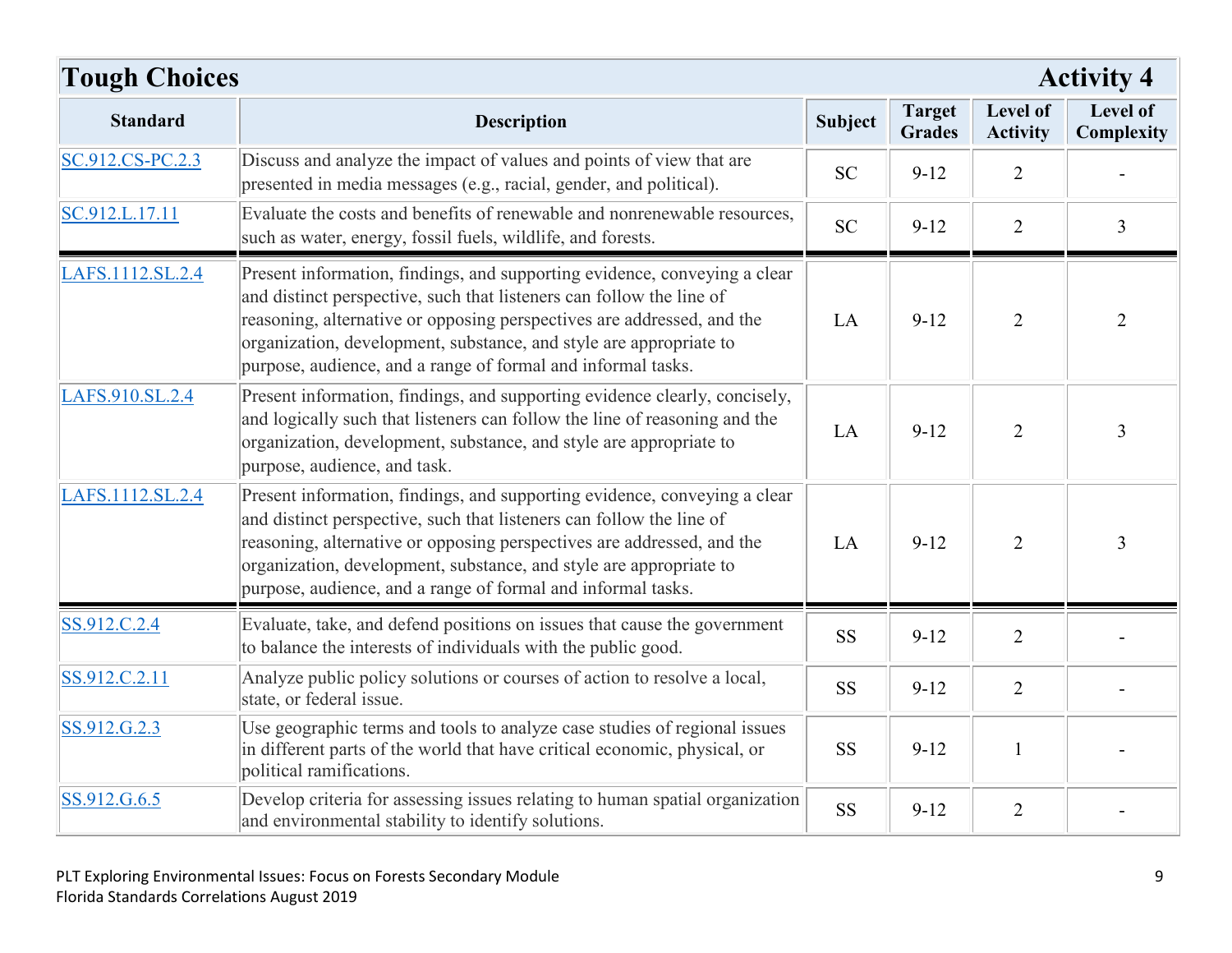| SS.912.P.12.2 | Distinguish fact from opinion in data sources to analyze various points of<br>view about a social issue.                 | <b>SS</b> | $9 - 12$ |  |
|---------------|--------------------------------------------------------------------------------------------------------------------------|-----------|----------|--|
| SS.912.S.1.6  | Distinguish fact from opinion in data sources to analyze various points of<br>view about a social issue.                 | <b>SS</b> | $9 - 12$ |  |
| SS.912.S.7.6  | Evaluate possible solutions to resolving social problems and the<br>consequences that might result from those solutions. | <b>SS</b> | $9 - 12$ |  |

# **The Nature of Fire Activity 5**

| <b>Standard</b>  | <b>Description</b>                                                                                                                                                                                                                                                                                                                                                                                                                                                                                                                                                                                                                                                                                                                                                                                                                                                                                                                                                                                                                                                                                                                                                                                                                             | <b>Subject</b> | <b>Target</b><br><b>Grades</b> | Level of<br><b>Activity</b> | Level of<br>Complexity |
|------------------|------------------------------------------------------------------------------------------------------------------------------------------------------------------------------------------------------------------------------------------------------------------------------------------------------------------------------------------------------------------------------------------------------------------------------------------------------------------------------------------------------------------------------------------------------------------------------------------------------------------------------------------------------------------------------------------------------------------------------------------------------------------------------------------------------------------------------------------------------------------------------------------------------------------------------------------------------------------------------------------------------------------------------------------------------------------------------------------------------------------------------------------------------------------------------------------------------------------------------------------------|----------------|--------------------------------|-----------------------------|------------------------|
| SC.912.CS-CC.1.5 | Communicate and publish key ideas and details to a variety of audiences<br>using digital tools and media-rich resources.                                                                                                                                                                                                                                                                                                                                                                                                                                                                                                                                                                                                                                                                                                                                                                                                                                                                                                                                                                                                                                                                                                                       | <b>SC</b>      | $9 - 12$                       | 3                           |                        |
| SC.912.CS-PC.2.3 | Discuss and analyze the impact of values and points of view that are<br>presented in media messages (e.g., racial, gender, and political).                                                                                                                                                                                                                                                                                                                                                                                                                                                                                                                                                                                                                                                                                                                                                                                                                                                                                                                                                                                                                                                                                                     | <b>SC</b>      | $9 - 12$                       | $\overline{2}$              |                        |
| SC.912.N.1.1     | Define a problem based on a specific body of knowledge, for example:<br>biology, chemistry, physics, and earth/space science, and do the<br>following:<br>1. Pose questions about the natural world, (Articulate the purpose<br>of the investigation and identify the relevant scientific concepts).<br>2. Conduct systematic observations, (Write procedures that are<br>clear and replicable. Identify observables and examine<br>relationships between test (independent) variable and outcome<br>(dependent) variable. Employ appropriate methods for accurate<br>and consistent observations; conduct and record measurements at<br>appropriate levels of precision. Follow safety guidelines).<br>3. Examine books and other sources of information to see what is<br>already known,<br>4. Review what is known in light of empirical evidence, (Examine<br>whether available empirical evidence can be interpreted in terms of<br>existing knowledge and models, and if not, modify or develop new<br>models).<br>5. Plan investigations, (Design and evaluate a scientific<br>investigation).<br>Use tools to gather, analyze, and interpret data (this includes<br>6.<br>the use of measurement in metric and other systems, and also | <b>SC</b>      | $9 - 12$                       | $\overline{2}$              | 3                      |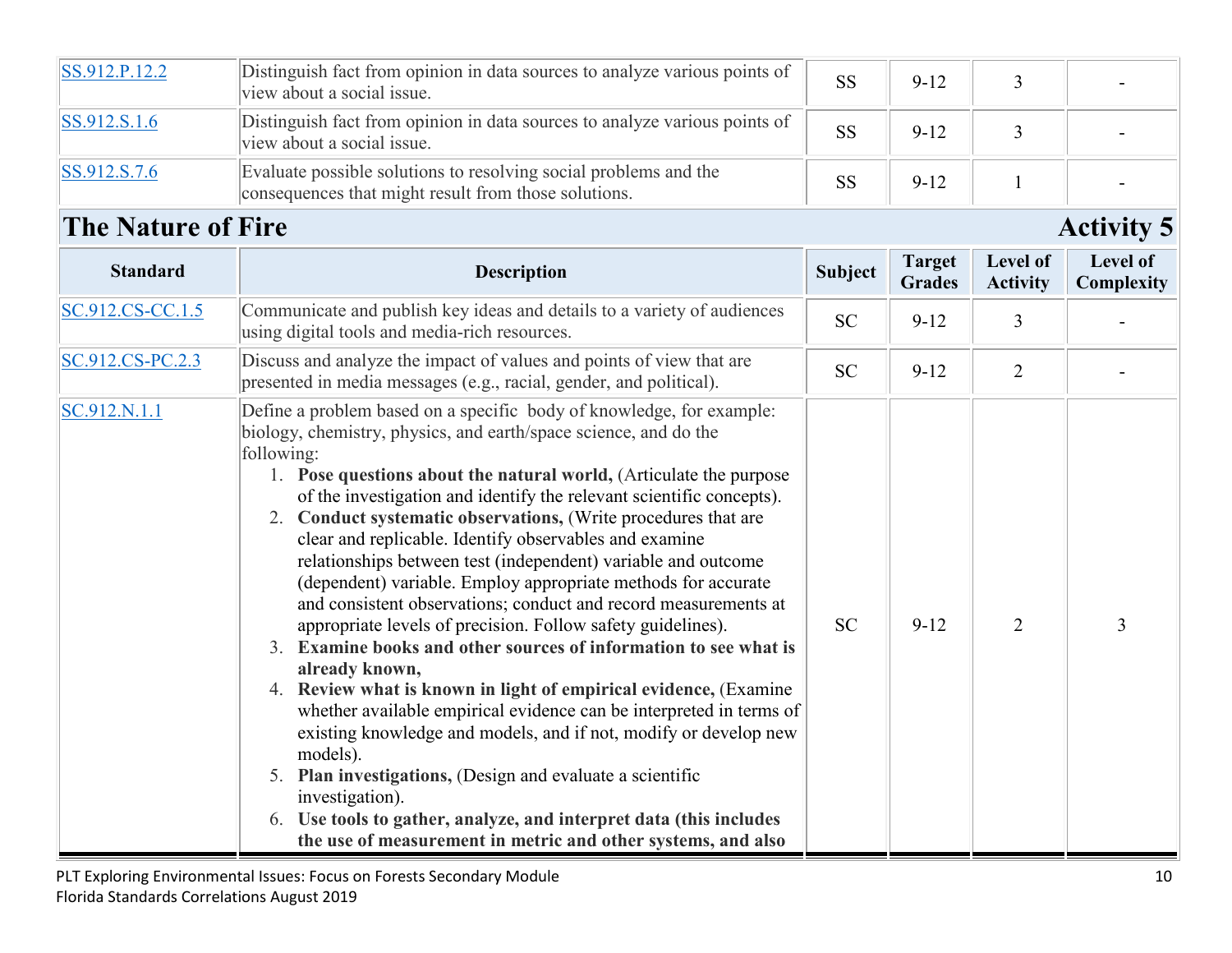|                 | the generation and interpretation of graphical representations<br>of data, including data tables and graphs), (Collect data or<br>evidence in an organized way. Properly use instruments,<br>equipment, and materials (e.g., scales, probeware, meter sticks,<br>microscopes, computers) including set-up, calibration, technique,<br>maintenance, and storage).<br>7. Pose answers, explanations, or descriptions of events,<br>8. Generate explanations that explicate or describe natural<br>phenomena (inferences),<br>9. Use appropriate evidence and reasoning to justify these<br>explanations to others,<br>10. Communicate results of scientific investigations, and<br>11. Evaluate the merits of the explanations produced by others. |    |          |                |                |
|-----------------|--------------------------------------------------------------------------------------------------------------------------------------------------------------------------------------------------------------------------------------------------------------------------------------------------------------------------------------------------------------------------------------------------------------------------------------------------------------------------------------------------------------------------------------------------------------------------------------------------------------------------------------------------------------------------------------------------------------------------------------------------|----|----------|----------------|----------------|
| LAFS.K12.L.2.3  | Apply knowledge of language to understand how language functions in<br>different contexts, to make effective choices for meaning or style, and to<br>comprehend more fully when reading or listening.                                                                                                                                                                                                                                                                                                                                                                                                                                                                                                                                            | LA | $9 - 12$ | $\overline{2}$ | $\overline{2}$ |
| LAFS.K12.SL.2.4 | Present information, findings, and supporting evidence such that listeners<br>can follow the line of reasoning and the organization, development, and<br>style are appropriate to task, purpose, and audience.                                                                                                                                                                                                                                                                                                                                                                                                                                                                                                                                   | LA | $9 - 12$ | $\overline{2}$ | $\overline{2}$ |
| LAFS.K12.SL.2.5 | Make strategic use of digital media and visual displays of data to express<br>information and enhance understanding of presentations.                                                                                                                                                                                                                                                                                                                                                                                                                                                                                                                                                                                                            | LA | $9 - 12$ | $\overline{3}$ | $\overline{2}$ |
| LAFS.K12.W.3.7  | Conduct short as well as more sustained research projects based on<br>focused questions, demonstrating understanding of the subject under<br>investigation.                                                                                                                                                                                                                                                                                                                                                                                                                                                                                                                                                                                      | LA | $9 - 12$ | $\overline{3}$ | $\overline{4}$ |
| LAFS.910.L.1.1  | Demonstrate command of the conventions of standard English grammar<br>and usage when writing or speaking.<br>a. Use parallel structure.<br>b. Use various types of phrases (noun, verb, adjectival, adverbial,<br>participial, prepositional, absolute) and clauses (independent,<br>dependent; noun, relative, adverbial) to convey specific meanings<br>and add variety and interest to writing or presentations.                                                                                                                                                                                                                                                                                                                              | LA | $9 - 12$ | $\overline{2}$ | $\overline{3}$ |
| LAFS.910.L.2.3  | Apply knowledge of language to understand how language functions in<br>different contexts, to make effective choices for meaning or style, and to<br>comprehend more fully when reading or listening.                                                                                                                                                                                                                                                                                                                                                                                                                                                                                                                                            | LA | $9 - 12$ | $\overline{2}$ | 3              |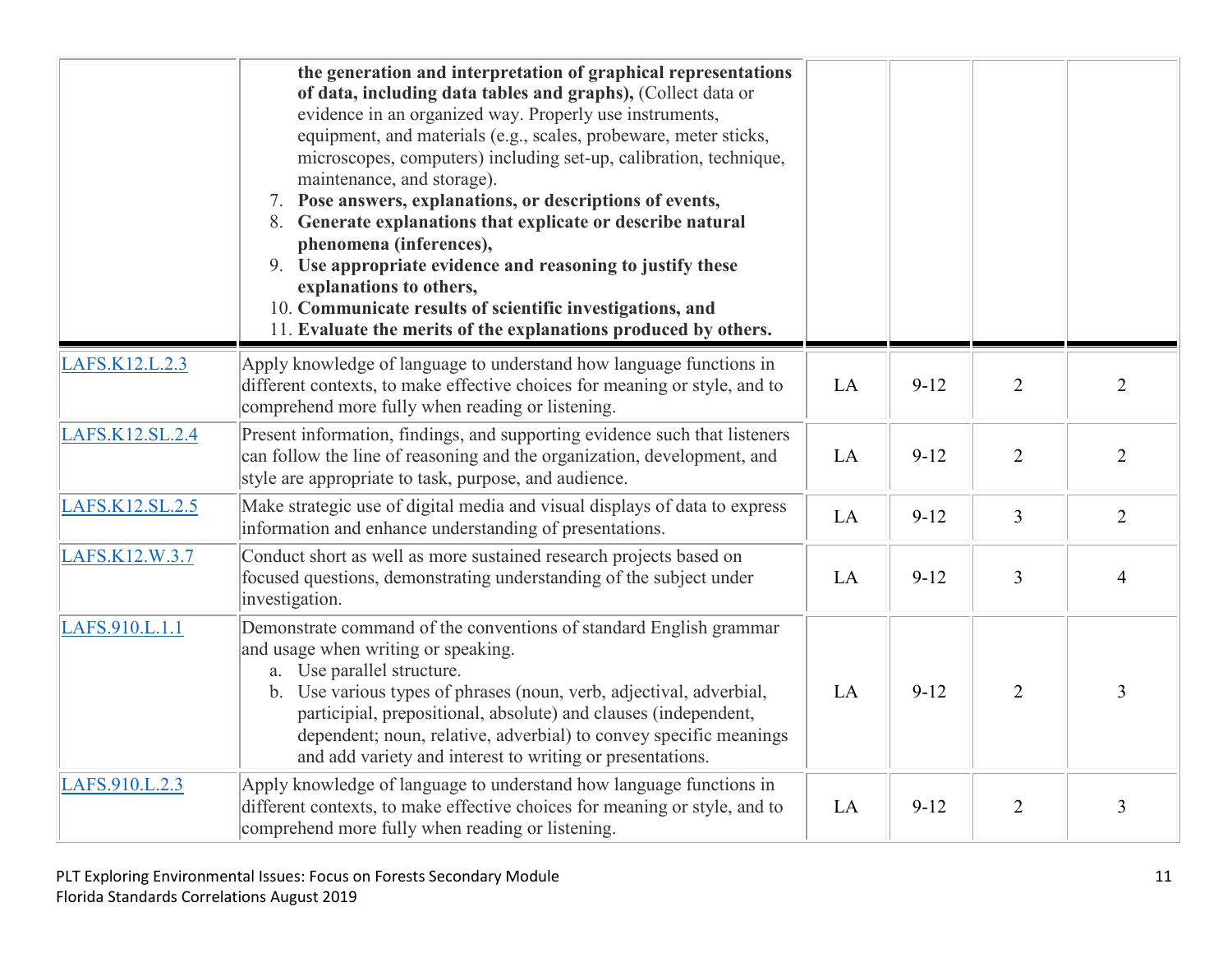|                   | a. Write and edit work so that it conforms to the guidelines in a style<br>manual (e.g., MLA Handbook, Turabian's Manual for Writers)<br>appropriate for the discipline and writing type.                                                                                                                        |    |          |                |                |
|-------------------|------------------------------------------------------------------------------------------------------------------------------------------------------------------------------------------------------------------------------------------------------------------------------------------------------------------|----|----------|----------------|----------------|
| LAFS.910.L.3.5    | Demonstrate understanding of figurative language, word relationships, and<br>nuances in word meanings.<br>a. Interpret figures of speech (e.g., euphemism, oxymoron) in context<br>and analyze their role in the text.<br>b. Analyze nuances in the meaning of words with similar denotations.                   | LA | $9 - 12$ | $\overline{3}$ | $\overline{3}$ |
| LAFS.910.SL.2.4   | Present information, findings, and supporting evidence clearly, concisely,<br>and logically such that listeners can follow the line of reasoning and the<br>organization, development, substance, and style are appropriate to<br>purpose, audience, and task.                                                   | LA | $9 - 12$ | $\overline{2}$ | $\overline{3}$ |
| LAFS.910.SL.2.5   | Make strategic use of digital media (e.g., textual, graphical, audio, visual,<br>and interactive elements) in presentations to enhance understanding of<br>findings, reasoning, and evidence and to add interest.                                                                                                | LA | $9 - 12$ | $\overline{3}$ | $\overline{3}$ |
| LAFS.910.W.3.7    | Conduct short as well as more sustained research projects to answer a<br>question (including a self-generated question) or solve a problem; narrow<br>or broaden the inquiry when appropriate; synthesize multiple sources on<br>the subject, demonstrating understanding of the subject under<br>investigation. | LA | $9 - 12$ | $\overline{3}$ | $\overline{4}$ |
| LAFS.910.WHST.3.7 | Conduct short as well as more sustained research projects to answer a<br>question (including a self-generated question) or solve a problem; narrow<br>or broaden the inquiry when appropriate; synthesize multiple sources on<br>the subject, demonstrating understanding of the subject under<br>investigation. | LA | $9 - 12$ | 3              | 4              |
| LAFS.1112.L.3.5   | Demonstrate understanding of figurative language, word relationships, and<br>nuances in word meanings.<br>a. Interpret figures of speech (e.g., hyperbole, paradox) in context<br>and analyze their role in the text.<br>b. Analyze nuances in the meaning of words with similar denotations.                    | LA | $9 - 12$ | 3              | $\overline{3}$ |
| LAFS.1112.SL.2.4  | Present information, findings, and supporting evidence, conveying a clear<br>and distinct perspective, such that listeners can follow the line of<br>reasoning, alternative or opposing perspectives are addressed, and the                                                                                      | LA | $9 - 12$ | $\overline{2}$ | 3              |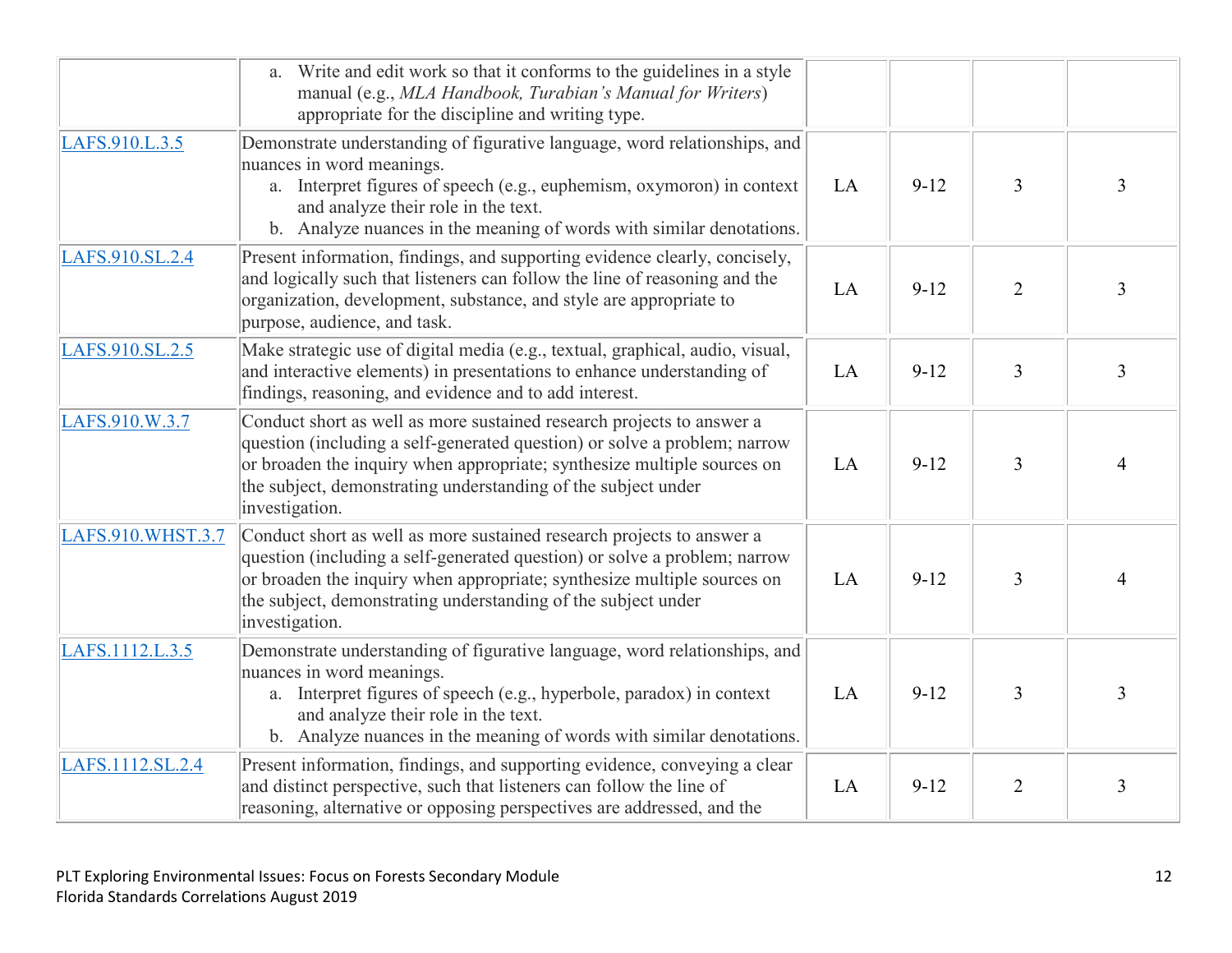|                  | organization, development, substance, and style are appropriate to<br>purpose, audience, and a range of formal and informal tasks.                                                                                                                                                                                                                                                                    |           |          |                |                |
|------------------|-------------------------------------------------------------------------------------------------------------------------------------------------------------------------------------------------------------------------------------------------------------------------------------------------------------------------------------------------------------------------------------------------------|-----------|----------|----------------|----------------|
| LAFS.1112.SL.2.5 | Make strategic use of digital media (e.g., textual, graphical, audio, visual,<br>and interactive elements) in presentations to enhance understanding of<br>findings, reasoning, and evidence and to add interest.                                                                                                                                                                                     | LA        | $9-12$   | $\overline{3}$ | $\overline{3}$ |
| LAFS.1112.L.2.3  | Apply knowledge of language to understand how language functions in<br>different contexts, to make effective choices for meaning or style, and to<br>comprehend more fully when reading or listening.<br>a. Vary syntax for effect, consulting references (e.g., Tufte's Artful<br>Sentences) for guidance as needed; apply an understanding of<br>syntax to the study of complex texts when reading. | LA        | $9 - 12$ | $\overline{2}$ | $\overline{3}$ |
| LAFS.1112.W.3.7  | Conduct short as well as more sustained research projects to answer a<br>question (including a self-generated question) or solve a problem; narrow<br>or broaden the inquiry when appropriate; synthesize multiple sources on<br>the subject, demonstrating understanding of the subject under<br>investigation.                                                                                      | LA        | $9 - 12$ | 3              | $\overline{2}$ |
|                  | LAFS.1112.WHST.3.7 Conduct short as well as more sustained research projects to answer a<br>question (including a self-generated question) or solve a problem; narrow<br>or broaden the inquiry when appropriate; synthesize multiple sources on<br>the subject, demonstrating understanding of the subject under<br>investigation.                                                                   | LA        | $9 - 12$ | 3              | $\overline{4}$ |
| SS.912.A.1.6     | Use case studies to explore social, political, legal, and economic<br>relationships in history.                                                                                                                                                                                                                                                                                                       | <b>SS</b> | $9 - 12$ | $\mathbf{1}$   |                |
| SS.912.G.1.4     | Analyze geographic information from a variety of sources including<br>primary sources, atlases, computer, and digital sources, Geographic<br>Information Systems (GIS), and a broad variety of maps.                                                                                                                                                                                                  | <b>SS</b> | $9 - 12$ | $\overline{2}$ |                |
| SS.912.G.2.5     | Use geographic terms and tools to analyze case studies of debates over<br>how human actions modify a selected region.                                                                                                                                                                                                                                                                                 | <b>SS</b> | $9-12$   | 2              |                |
| SS.912.G.5.4     | Analyze case studies of how humans impact the diversity and productivity<br>of ecosystems.                                                                                                                                                                                                                                                                                                            | <b>SS</b> | $9 - 12$ | $\overline{2}$ |                |
| SS.912.G.5.5     | Use geographic terms and tools to analyze case studies of policies and<br>programs for resource use and management.                                                                                                                                                                                                                                                                                   | <b>Ss</b> | $9 - 12$ | $\overline{2}$ |                |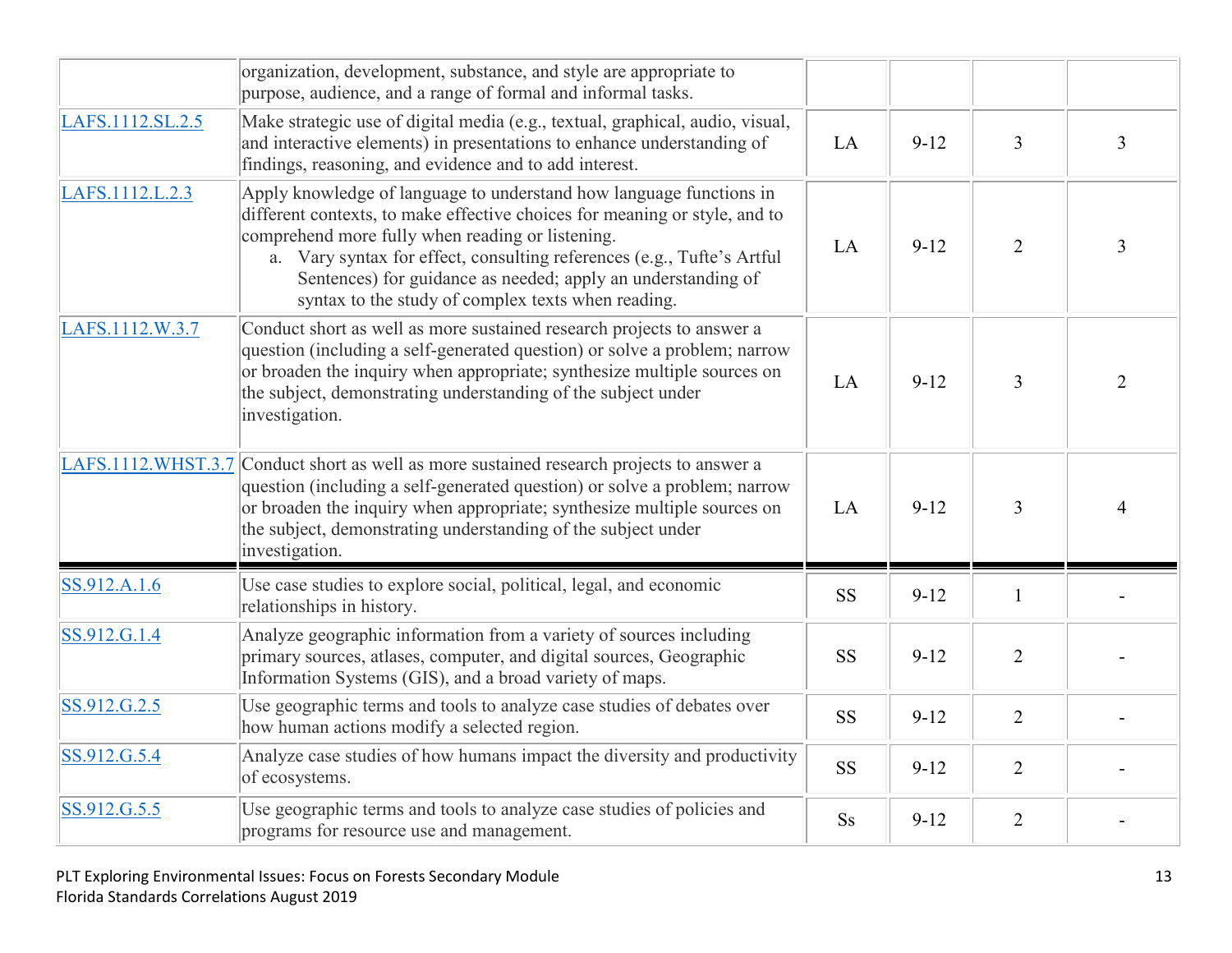| S.912.G.5.6             | Analyze case studies to predict how a change to an environmental factor<br>can affect an ecosystem.                                                                                                                                                                                                                                                                                                                                                                                                                                                                                                                                                                                                   | <b>SS</b>      | $9 - 12$                       | $\overline{2}$              |                        |
|-------------------------|-------------------------------------------------------------------------------------------------------------------------------------------------------------------------------------------------------------------------------------------------------------------------------------------------------------------------------------------------------------------------------------------------------------------------------------------------------------------------------------------------------------------------------------------------------------------------------------------------------------------------------------------------------------------------------------------------------|----------------|--------------------------------|-----------------------------|------------------------|
| SS.912.G.6.1            | Use appropriate maps and other graphic representations to analyze<br>geographic problems and changes over time.                                                                                                                                                                                                                                                                                                                                                                                                                                                                                                                                                                                       | <b>SS</b>      | $9 - 12$                       | $\overline{3}$              |                        |
| <b>Forest to Faucet</b> |                                                                                                                                                                                                                                                                                                                                                                                                                                                                                                                                                                                                                                                                                                       |                |                                |                             | <b>Activity 6</b>      |
| <b>Standard</b>         | <b>Description</b>                                                                                                                                                                                                                                                                                                                                                                                                                                                                                                                                                                                                                                                                                    | <b>Subject</b> | <b>Target</b><br><b>Grades</b> | Level of<br><b>Activity</b> | Level of<br>Complexity |
| SC.912.L.17.8           | Recognize the consequences of the losses of biodiversity due to<br>catastrophic events, climate changes, human activity, and the introduction<br>of invasive, non-native species.                                                                                                                                                                                                                                                                                                                                                                                                                                                                                                                     | <b>SC</b>      | $9 - 12$                       | $\mathbf{1}$                | $\overline{3}$         |
| SC.912.L.17.11          | Evaluate the costs and benefits of renewable and nonrenewable resources,<br>such as water, energy, fossil fuels, wildlife, and forests.                                                                                                                                                                                                                                                                                                                                                                                                                                                                                                                                                               | <b>SC</b>      | $9 - 12$                       | $\overline{3}$              | $\overline{3}$         |
| SC.912.L.17.20          | Predict the impact of individuals on environmental systems and examine<br>how human lifestyles affect sustainability.                                                                                                                                                                                                                                                                                                                                                                                                                                                                                                                                                                                 | <b>SC</b>      | $9 - 12$                       | $\overline{2}$              | $\mathfrak{Z}$         |
| LAFS.K12.W.1.1          | Write arguments to support claims in an analysis of substantive topics or<br>texts, using valid reasoning and relevant and sufficient evidence.                                                                                                                                                                                                                                                                                                                                                                                                                                                                                                                                                       | LA             | $9 - 12$                       | $\overline{3}$              | $\overline{2}$         |
| LAFS.K12.W.1.2          | Write informative/explanatory texts to examine and convey complex ideas<br>and information clearly and accurately through the effective selection,<br>organization, and analysis of content.                                                                                                                                                                                                                                                                                                                                                                                                                                                                                                          | LA             | $9 - 12$                       | 3                           | $\overline{2}$         |
| LAFS.K12.W.3.7          | Conduct short as well as more sustained research projects based on<br>focused questions, demonstrating understanding of the subject under<br>investigation.                                                                                                                                                                                                                                                                                                                                                                                                                                                                                                                                           | LA             | $9 - 12$                       | $\overline{2}$              | $\overline{2}$         |
| LAFS.910.W.1.1          | Write informative/explanatory texts to examine and convey complex<br>ideas, concepts, and information clearly and accurately through the<br>effective selection, organization, and analysis of content.<br>a. Introduce a topic; organize complex ideas, concepts, and<br>information to make important connections and distinctions;<br>include formatting (e.g., headings), graphics (e.g., figures, tables),<br>and multimedia when useful to aiding comprehension.<br>b. Develop the topic with well-chosen, relevant, and sufficient facts,<br>extended definitions, concrete details, quotations, or other<br>information and examples appropriate to the audience's knowledge<br>of the topic. | LA             | $9 - 12$                       | 3                           | 4                      |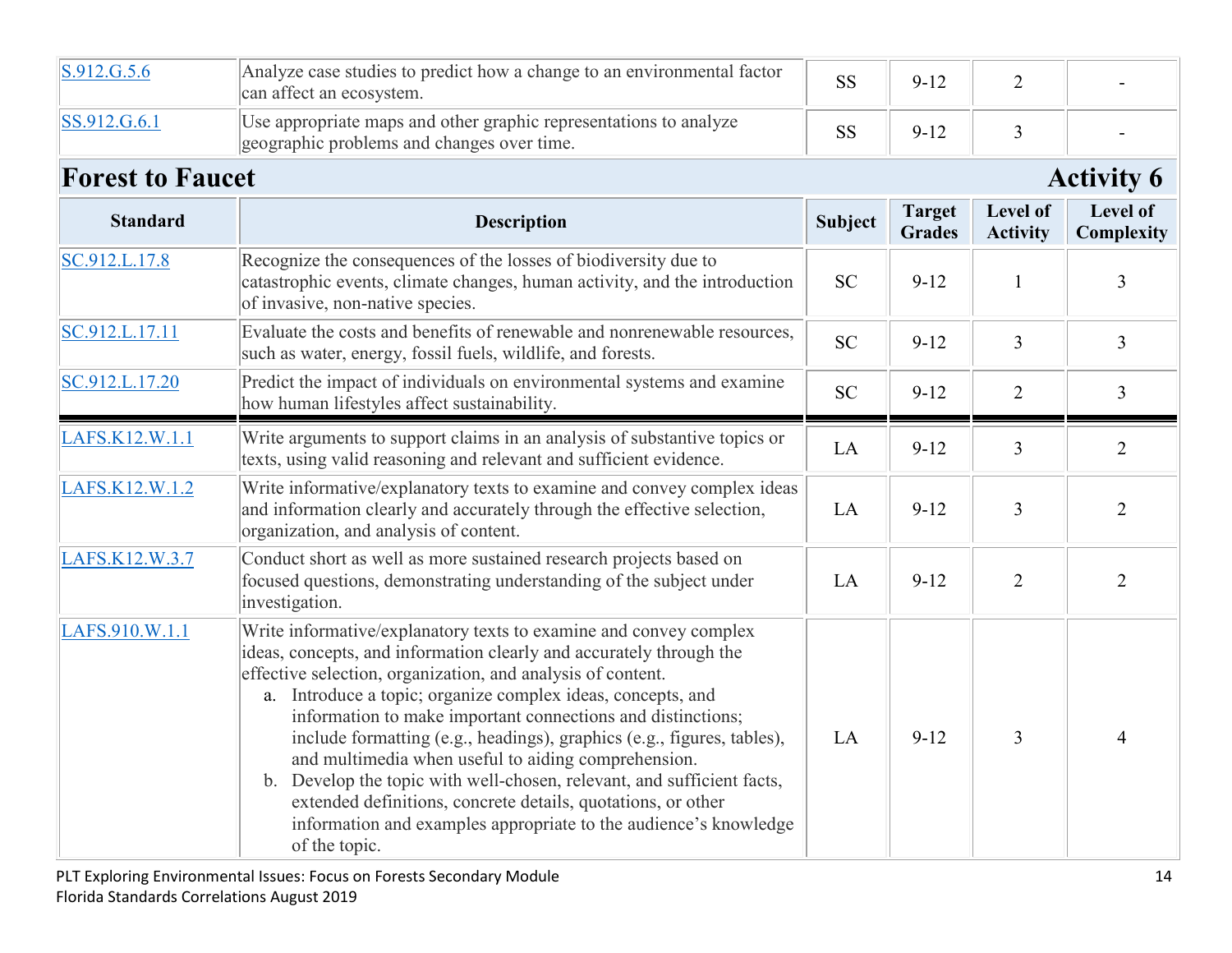|                   | c. Use appropriate and varied transitions to link the major sections of<br>the text, create cohesion, and clarify the relationships among<br>complex ideas and concepts.<br>d. Use precise language and domain-specific vocabulary to manage<br>the complexity of the topic.<br>e. Establish and maintain a formal style and objective tone while<br>attending to the norms and conventions of the discipline in which<br>they are writing.<br>Provide a concluding statement or section that follows from and<br>f.<br>supports the information or explanation presented (e.g., articulating<br>implications or the significance of the topic).                                                                                                                                                                                                                                                                                                                                                                                                                                                                           |    |          |                |   |
|-------------------|----------------------------------------------------------------------------------------------------------------------------------------------------------------------------------------------------------------------------------------------------------------------------------------------------------------------------------------------------------------------------------------------------------------------------------------------------------------------------------------------------------------------------------------------------------------------------------------------------------------------------------------------------------------------------------------------------------------------------------------------------------------------------------------------------------------------------------------------------------------------------------------------------------------------------------------------------------------------------------------------------------------------------------------------------------------------------------------------------------------------------|----|----------|----------------|---|
| LAFS.910.W.3.7    | Conduct short as well as more sustained research projects to answer a<br>question (including a self-generated question) or solve a problem; narrow<br>or broaden the inquiry when appropriate; synthesize multiple sources on<br>the subject, demonstrating understanding of the subject under<br>investigation.                                                                                                                                                                                                                                                                                                                                                                                                                                                                                                                                                                                                                                                                                                                                                                                                           | LA | $9 - 12$ | $\overline{2}$ |   |
| LAFS.910.WHST.1.1 | Write arguments focused on <i>discipline-specific content</i> .<br>a. Introduce precise claim(s), distinguish the claim(s) from alternate<br>or opposing claims, and create an organization that establishes<br>clear relationships among the claim(s), counterclaims, reasons, and<br>evidence.<br>b. Develop claim(s) and counterclaims fairly, supplying data and<br>evidence for each while pointing out the strengths and limitations<br>of both claim(s) and counterclaims in a discipline-appropriate form<br>and in a manner that anticipates the audience's knowledge level<br>and concerns.<br>c. Use words, phrases, and clauses to link the major sections of the<br>text, create cohesion, and clarify the relationships between claim(s)<br>and reasons, between reasons and evidence, and between claim(s)<br>and counterclaims.<br>d. Establish and maintain a formal style and objective tone while<br>attending to the norms and conventions of the discipline in which<br>they are writing.<br>Provide a concluding statement or section that follows from or<br>e.<br>supports the argument presented. | LA | $9 - 12$ | 3              | 4 |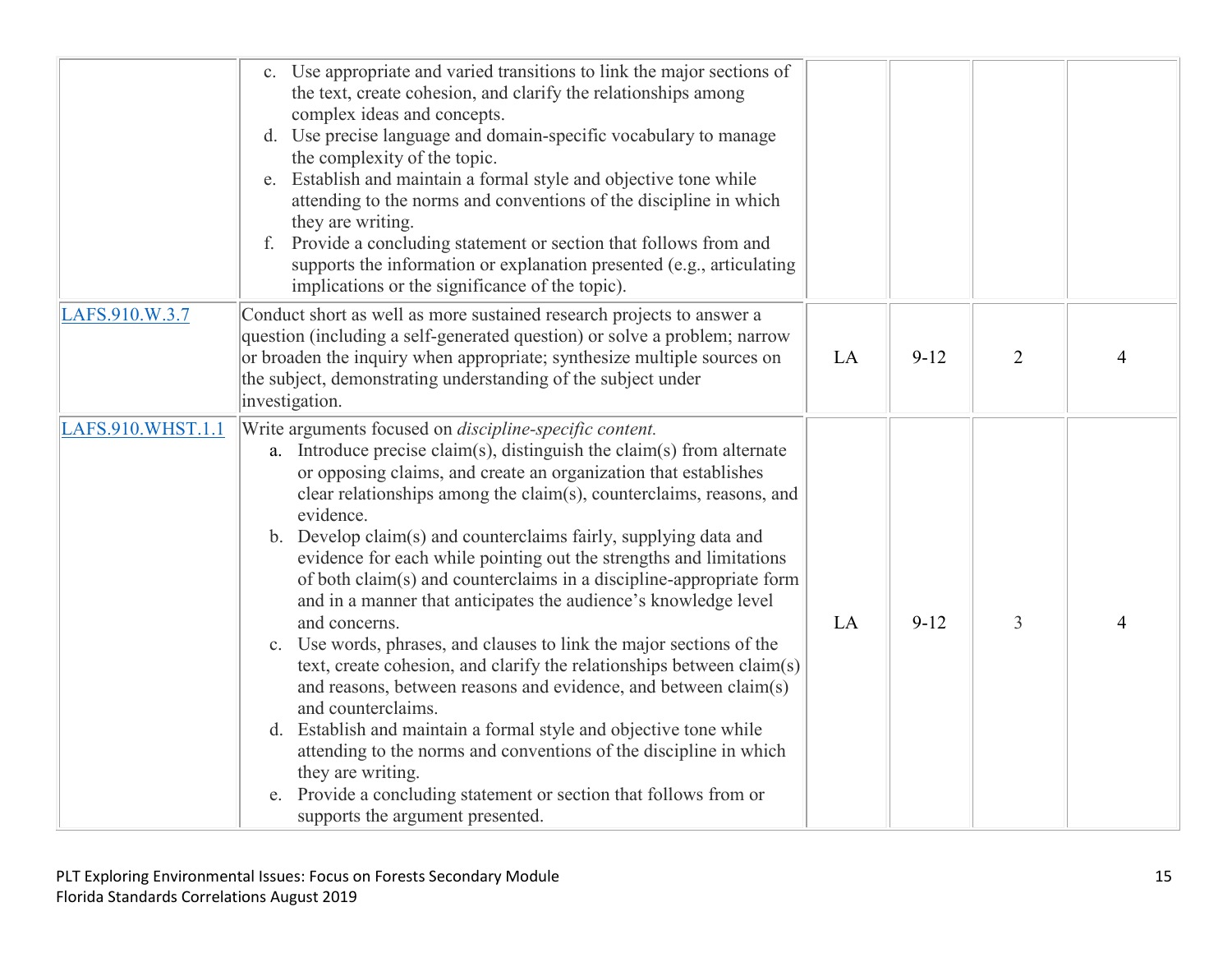| LAFS.910.WHST.3.7 | Conduct short as well as more sustained research projects to answer a<br>question (including a self-generated question) or solve a problem; narrow<br>or broaden the inquiry when appropriate; synthesize multiple sources on<br>the subject, demonstrating understanding of the subject under<br>investigation.                                                                                                                                                                                                                                                                                                                                                                                                                                                                                                                                                                                                                                                                                                                                                                                                                                                                                                                                         | LA | $9-12$   | $\overline{2}$ | 4              |
|-------------------|----------------------------------------------------------------------------------------------------------------------------------------------------------------------------------------------------------------------------------------------------------------------------------------------------------------------------------------------------------------------------------------------------------------------------------------------------------------------------------------------------------------------------------------------------------------------------------------------------------------------------------------------------------------------------------------------------------------------------------------------------------------------------------------------------------------------------------------------------------------------------------------------------------------------------------------------------------------------------------------------------------------------------------------------------------------------------------------------------------------------------------------------------------------------------------------------------------------------------------------------------------|----|----------|----------------|----------------|
| LAFS.1112.W.1.1   | Write arguments to support claims in an analysis of substantive topics or<br>texts, using valid reasoning and relevant and sufficient evidence.<br>a. Introduce precise, knowledgeable claim(s), establish the<br>significance of the claim(s), distinguish the claim(s) from alternate<br>or opposing claims, and create an organization that logically<br>sequences claim(s), counterclaims, reasons, and evidence.<br>b. Develop claim(s) and counterclaims fairly and thoroughly,<br>supplying the most relevant evidence for each while pointing out<br>the strengths and limitations of both in a manner that anticipates<br>the audience's knowledge level, concerns, values, and possible<br>biases.<br>c. Use words, phrases, and clauses as well as varied syntax to link the<br>major sections of the text, create cohesion, and clarify the<br>relationships between claim(s) and reasons, between reasons and<br>evidence, and between claim(s) and counterclaims.<br>d. Establish and maintain a formal style and objective tone while<br>attending to the norms and conventions of the discipline in which<br>they are writing.<br>e. Provide a concluding statement or section that follows from and<br>supports the argument presented. | LA | $9 - 12$ | 3              | 4              |
| LAFS.1112.W.3.7   | Conduct short as well as more sustained research projects to answer a<br>question (including a self-generated question) or solve a problem; narrow<br>or broaden the inquiry when appropriate; synthesize multiple sources on<br>the subject, demonstrating understanding of the subject under<br>investigation.                                                                                                                                                                                                                                                                                                                                                                                                                                                                                                                                                                                                                                                                                                                                                                                                                                                                                                                                         | LA | $9 - 12$ | $\overline{2}$ | $\overline{2}$ |
|                   | LAFS.1112.WHST.1.1 Write arguments focused on <i>discipline-specific content</i> .<br>a. Introduce precise, knowledgeable claim(s), establish the<br>significance of the claim(s), distinguish the claim(s) from<br>alternate or opposing claims, and create an organization that<br>logically sequences the claim(s), counterclaims, reasons, and<br>evidence.                                                                                                                                                                                                                                                                                                                                                                                                                                                                                                                                                                                                                                                                                                                                                                                                                                                                                          | LA | $9 - 12$ | $\mathfrak{Z}$ | 4              |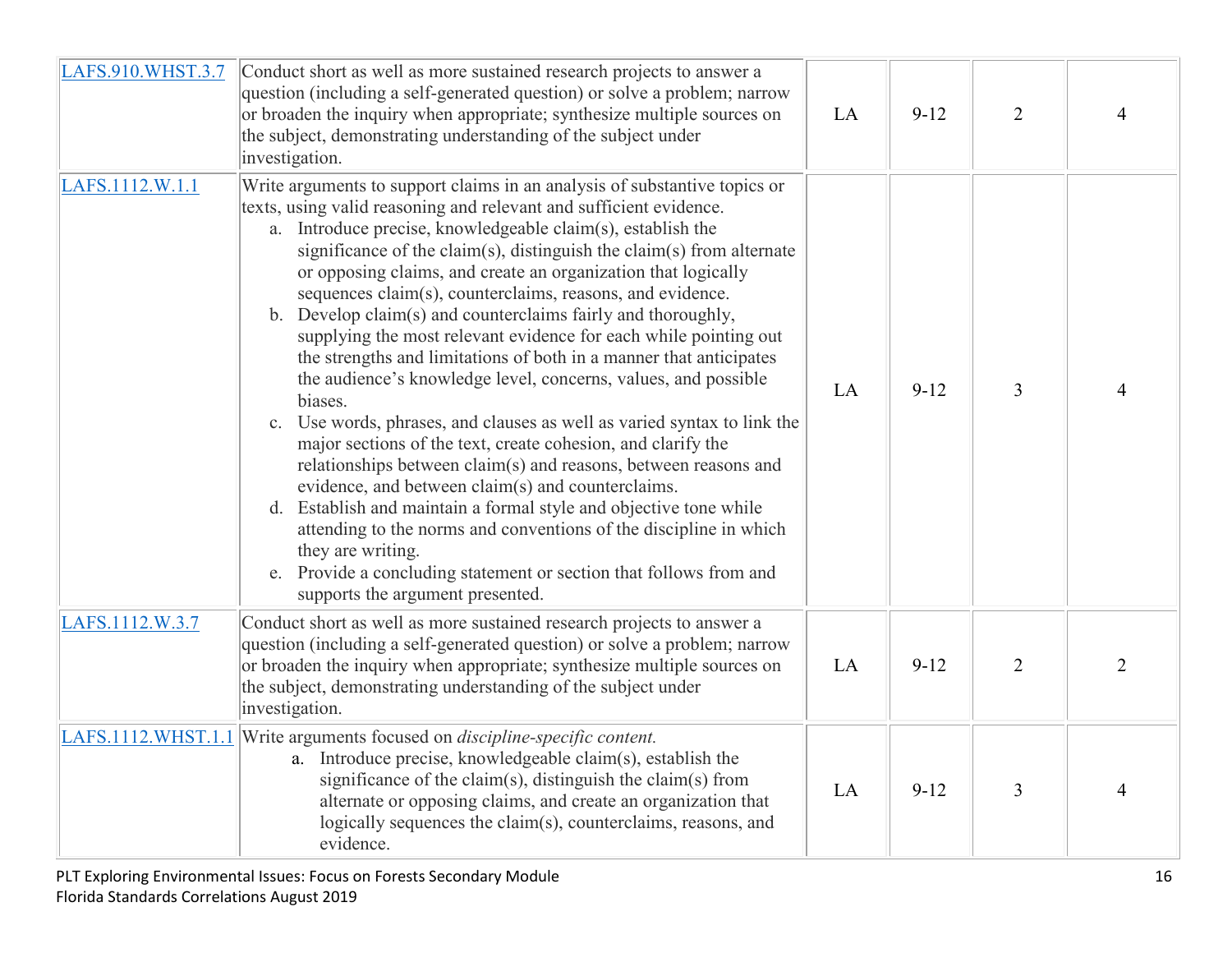|                   | b. Develop claim(s) and counterclaims fairly and thoroughly,<br>supplying the most relevant data and evidence for each while<br>pointing out the strengths and limitations of both claim(s) and<br>counterclaims in a discipline-appropriate form that anticipates<br>the audience's knowledge level, concerns, values, and possible<br>biases.<br>c. Use words, phrases, and clauses as well as varied syntax to link<br>the major sections of the text, create cohesion, and clarify the<br>relationships between claim(s) and reasons, between reasons<br>and evidence, and between claim(s) and counterclaims.<br>d. Establish and maintain a formal style and objective tone while<br>attending to the norms and conventions of the discipline in<br>which they are writing.<br>e. Provide a concluding statement or section that follows from or<br>supports the argument presented. |           |          |                |                |
|-------------------|--------------------------------------------------------------------------------------------------------------------------------------------------------------------------------------------------------------------------------------------------------------------------------------------------------------------------------------------------------------------------------------------------------------------------------------------------------------------------------------------------------------------------------------------------------------------------------------------------------------------------------------------------------------------------------------------------------------------------------------------------------------------------------------------------------------------------------------------------------------------------------------------|-----------|----------|----------------|----------------|
|                   | LAFS.1112.WHST.3.7 Conduct short as well as more sustained research projects to answer a<br>question (including a self-generated question) or solve a problem; narrow<br>or broaden the inquiry when appropriate; synthesize multiple sources on<br>the subject, demonstrating understanding of the subject under<br>investigation.                                                                                                                                                                                                                                                                                                                                                                                                                                                                                                                                                        | LA        | $9 - 12$ | 2              | 4              |
| MAFS.912.C.3.11   | Model rates of change, including related rates problems.                                                                                                                                                                                                                                                                                                                                                                                                                                                                                                                                                                                                                                                                                                                                                                                                                                   | <b>MA</b> | $9 - 12$ | $\overline{2}$ | $\overline{3}$ |
| MAFS.912.F-IF.2.6 | Calculate and interpret the average rate of change of a function (presented<br>symbolically or as a table) over a specified interval. Estimate the rate of<br>change from a graph.                                                                                                                                                                                                                                                                                                                                                                                                                                                                                                                                                                                                                                                                                                         | <b>MA</b> | $9 - 12$ | $\overline{2}$ | $\overline{2}$ |
| SS.912.G.2.4      | Use geographic terms and tools to analyze case studies of how selected<br>regions change over time.                                                                                                                                                                                                                                                                                                                                                                                                                                                                                                                                                                                                                                                                                                                                                                                        | <b>SS</b> | $9 - 12$ | $\overline{3}$ |                |
| SS.912.G.5.2      | Analyze case studies of how changes in the physical environment of a<br>place can increase or diminish its capacity to support human activity.                                                                                                                                                                                                                                                                                                                                                                                                                                                                                                                                                                                                                                                                                                                                             | <b>SS</b> | $9 - 12$ | $\mathbf{1}$   |                |
| SS.912.G.5.4      | Analyze case studies of how humans impact the diversity and productivity<br>of ecosystems.                                                                                                                                                                                                                                                                                                                                                                                                                                                                                                                                                                                                                                                                                                                                                                                                 | <b>SS</b> | $9 - 12$ | $\overline{2}$ |                |
| SS.912.G.5.5      | Use geographic terms and tools to analyze case studies of policies and<br>programs for resource use and management.                                                                                                                                                                                                                                                                                                                                                                                                                                                                                                                                                                                                                                                                                                                                                                        | <b>SS</b> | $9 - 12$ | $\overline{2}$ |                |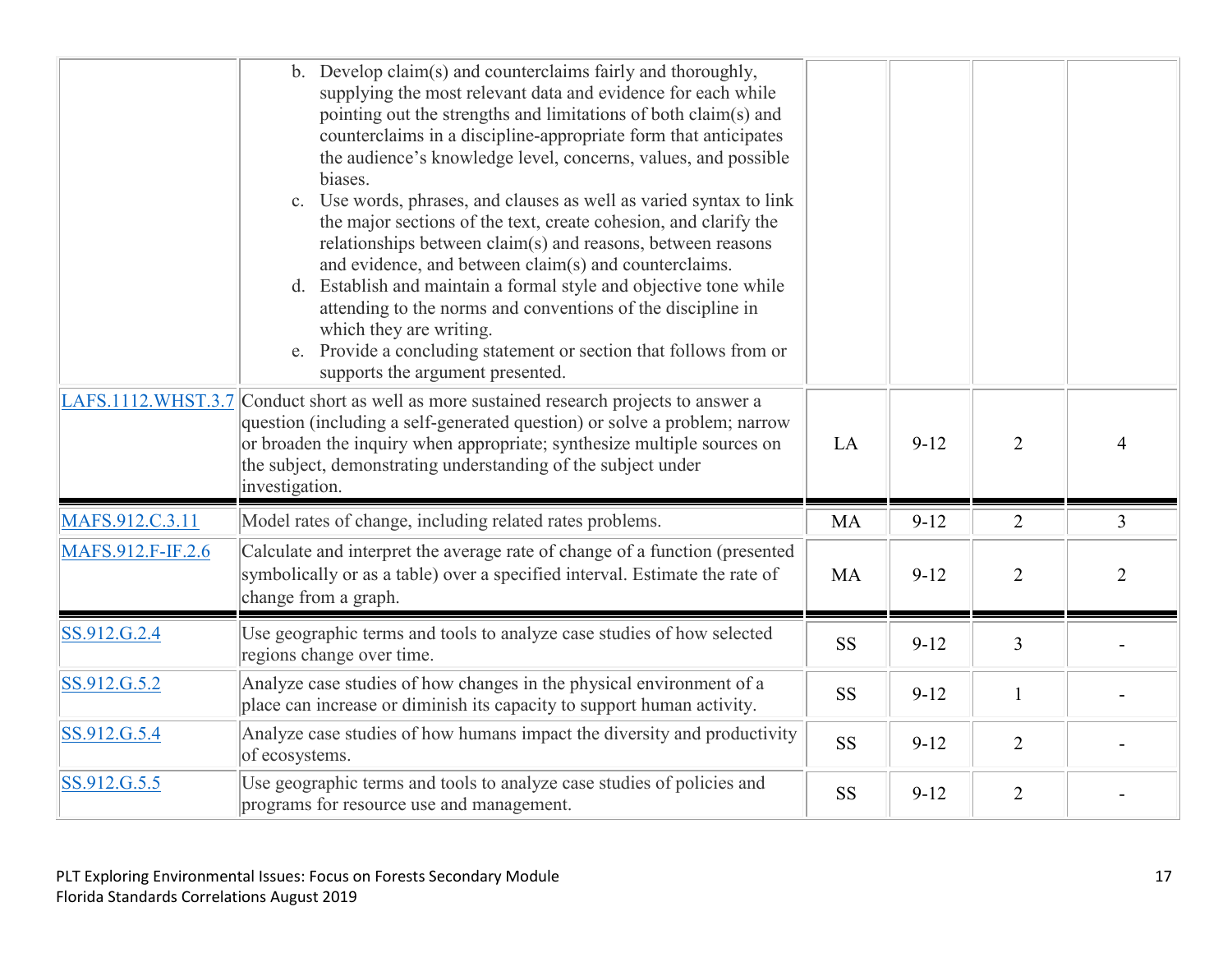| SS.912.G.5.6           | Analyze case studies to predict how a change to an environmental factor<br>can affect an ecosystem.                                                                                                                                                                                                              | <b>SS</b>      | $9 - 12$                       | $\overline{2}$              |                        |
|------------------------|------------------------------------------------------------------------------------------------------------------------------------------------------------------------------------------------------------------------------------------------------------------------------------------------------------------|----------------|--------------------------------|-----------------------------|------------------------|
| SS.912.G.6.1           | Use appropriate maps and other graphic representations to analyze<br>geographic problems and changes over time.                                                                                                                                                                                                  | <b>SS</b>      | $9 - 12$                       | $\overline{3}$              |                        |
| <b>Forest Invaders</b> |                                                                                                                                                                                                                                                                                                                  |                |                                |                             | <b>Activity 7</b>      |
| <b>Standard</b>        | <b>Description</b>                                                                                                                                                                                                                                                                                               | <b>Subject</b> | <b>Target</b><br><b>Grades</b> | Level of<br><b>Activity</b> | Level of<br>Complexity |
| SC.912.CS-CS.1.3       | Explain how data analysis is used to enhance the understanding of<br>complex natural and human systems.                                                                                                                                                                                                          | <b>SC</b>      | $9 - 12$                       | $\overline{2}$              |                        |
| SC.912.L.17.6          | Compare and contrast the relationships among organisms, including<br>predation, parasitism, competition, commensalism, and mutualism.                                                                                                                                                                            | <b>SC</b>      | $9 - 12$                       | $\mathbf{1}$                | $\overline{2}$         |
| SC.912.L.17.8          | Recognize the consequences of the losses of biodiversity due to<br>catastrophic events, climate changes, human activity, and the introduction<br>of invasive, non-native species.                                                                                                                                | <b>SC</b>      | $9 - 12$                       | $\overline{2}$              | $\overline{3}$         |
| LAFS.K12.SL.2.5        | Make strategic use of digital media and visual displays of data to express<br>information and enhance understanding of presentations.                                                                                                                                                                            | LA             | $9 - 12$                       | $\overline{2}$              | $\overline{2}$         |
| LAFS.K12.W.3.7         | Conduct short as well as more sustained research projects based on<br>focused questions, demonstrating understanding of the subject under<br>investigation.                                                                                                                                                      | LA             | $9 - 12$                       | $\overline{3}$              | $\overline{2}$         |
| LAFS.910.SL.2.5        | Make strategic use of digital media (e.g., textual, graphical, audio, visual,<br>and interactive elements) in presentations to enhance understanding of<br>findings, reasoning, and evidence and to add interest.                                                                                                | LA             | $9 - 12$                       | $\overline{2}$              | $\overline{3}$         |
| LAFS.910.W.3.7         | Conduct short as well as more sustained research projects to answer a<br>question (including a self-generated question) or solve a problem; narrow<br>or broaden the inquiry when appropriate; synthesize multiple sources on<br>the subject, demonstrating understanding of the subject under<br>investigation. | LA             | $9 - 12$                       | $\overline{3}$              | 4                      |
| LAFS.910.WHST.3.7      | Conduct short as well as more sustained research projects to answer a<br>question (including a self-generated question) or solve a problem; narrow<br>or broaden the inquiry when appropriate; synthesize multiple sources on<br>the subject, demonstrating understanding of the subject under<br>investigation. | LA             | $9 - 12$                       | 3                           | $\overline{4}$         |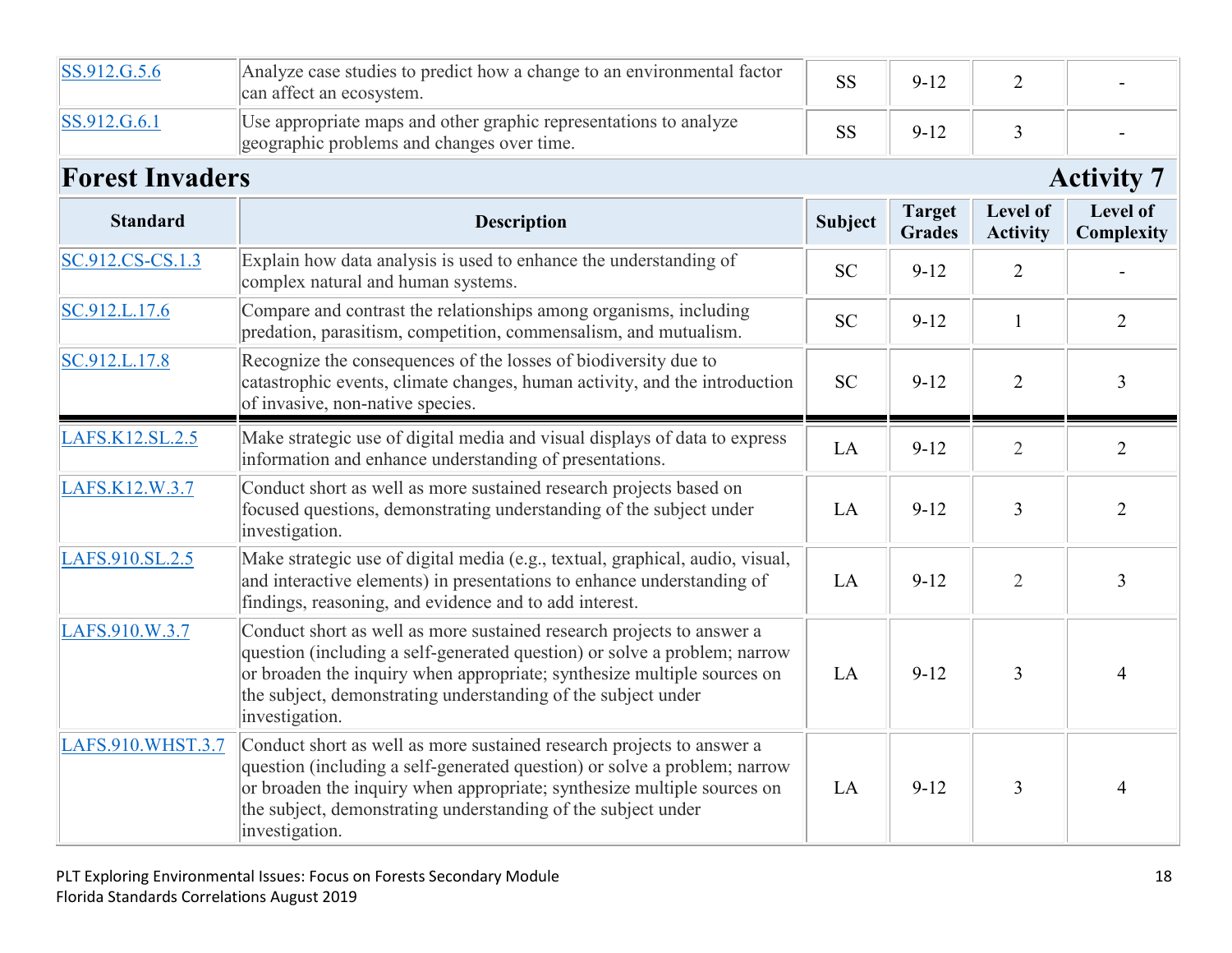| LAFS.1112.W.3.7                                     | Conduct short as well as more sustained research projects to answer a<br>question (including a self-generated question) or solve a problem; narrow<br>or broaden the inquiry when appropriate; synthesize multiple sources on<br>the subject, demonstrating understanding of the subject under                                      | LA | $9 - 12$ |  |  |
|-----------------------------------------------------|-------------------------------------------------------------------------------------------------------------------------------------------------------------------------------------------------------------------------------------------------------------------------------------------------------------------------------------|----|----------|--|--|
|                                                     | investigation.<br>LAFS.1112.WHST.3.7 Conduct short as well as more sustained research projects to answer a<br>question (including a self-generated question) or solve a problem; narrow<br>or broaden the inquiry when appropriate; synthesize multiple sources on<br>the subject, demonstrating understanding of the subject under | LA | $9 - 12$ |  |  |
| investigation.<br><b>Climate Change and Forests</b> |                                                                                                                                                                                                                                                                                                                                     |    |          |  |  |

| <b>Standard</b>    | <b>Description</b>                                                                                                                                                                                       | <b>Subject</b> | <b>Target</b><br><b>Grades</b> | Level of<br><b>Activity</b> | <b>Level of</b><br>Complexity |
|--------------------|----------------------------------------------------------------------------------------------------------------------------------------------------------------------------------------------------------|----------------|--------------------------------|-----------------------------|-------------------------------|
| $SC.912.CS-CS.1.3$ | Explain how data analysis is used to enhance the understanding of<br>complex natural and human systems.                                                                                                  | <b>SC</b>      | $9 - 12$                       |                             |                               |
| SC.912.E.7.1       | Analyze the movement of matter and energy through the different<br>biogeochemical cycles, including water and carbon.                                                                                    | <b>SC</b>      | $9-12$                         | $\overline{2}$              |                               |
| SC.912.E.7.3       | Differentiate and describe the various interactions among Earth systems,<br>including: atmosphere, hydrosphere, cryosphere, geosphere, and<br>biosphere.                                                 | <b>SC</b>      | $9 - 12$                       | $\overline{2}$              |                               |
| SC.912.L.17.15     | Discuss the effects of technology on environmental quality.                                                                                                                                              | <b>SC</b>      | $9 - 12$                       |                             |                               |
| SC.912.L.17.16     | Discuss the large-scale environmental impacts resulting from human<br>activity, including waste spills, oil spills, runoff, greenhouse gases, ozone<br>depletion, and surface and groundwater pollution. | <b>SC</b>      | $9 - 12$                       |                             | 3                             |
| SC.912.L.17.8      | Recognize the consequences of the losses of biodiversity due to<br>catastrophic events, climate changes, human activity, and the introduction<br>of invasive, non-native species.                        | <b>SC</b>      | $9 - 12$                       |                             |                               |
| SC.912.P.8.12      | Describe the properties of the carbon atom that make the diversity of<br>carbon compounds possible.                                                                                                      | <b>SC</b>      | $9-12$                         |                             |                               |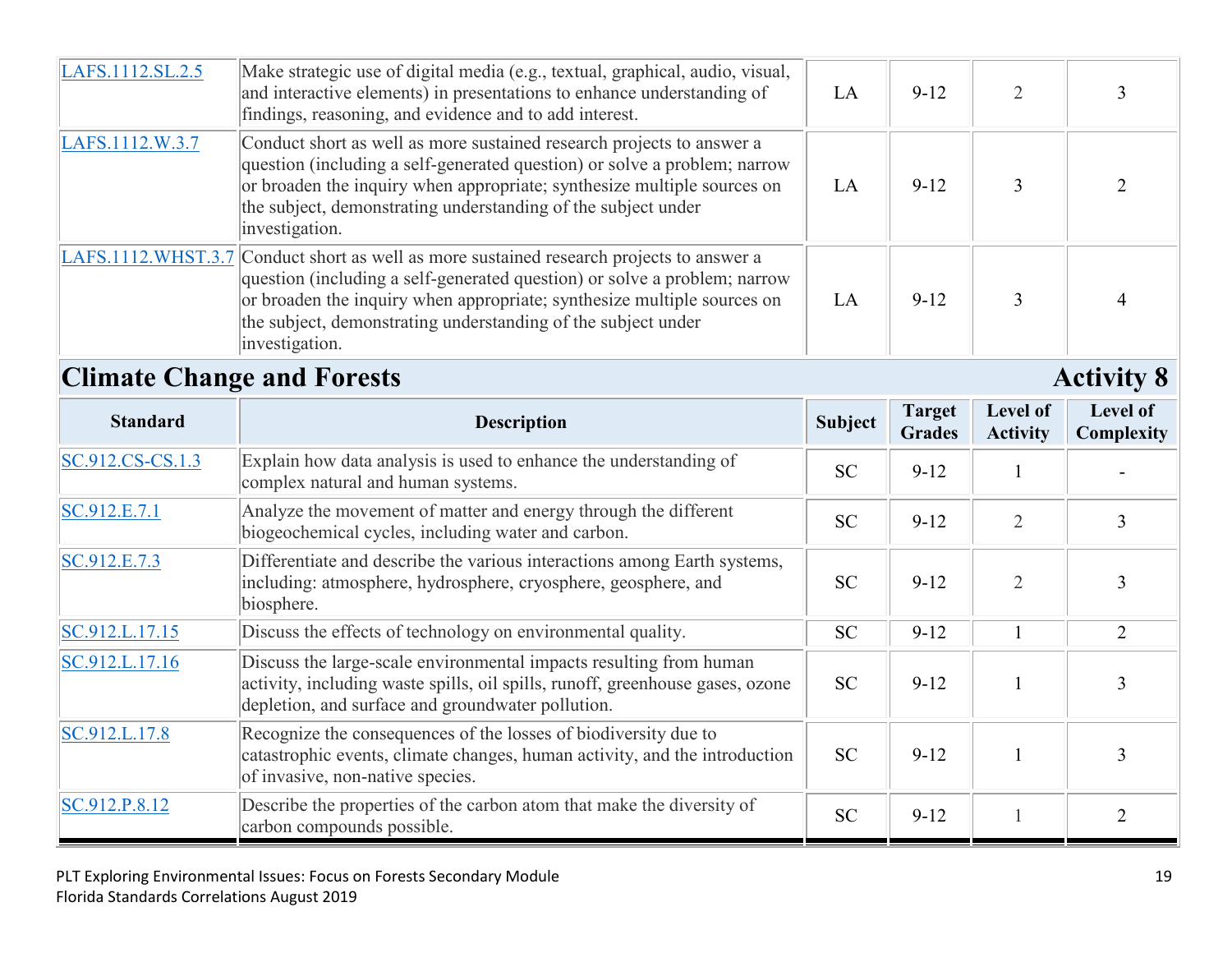| LAFS.K12.R.1.1   | Read closely to determine what the text says explicitly and to make logical<br>inferences from it; cite specific textual evidence when writing or speaking<br>to support conclusions drawn from the text.                                                                                                                                                                                                                                                                                                                                                                                                                                                                                                                                                                                                                                                                                                                                                                                                                                                                                                                                                                                                                                                                                                                              | LA | $9-12$   | $\overline{2}$ | 2              |
|------------------|----------------------------------------------------------------------------------------------------------------------------------------------------------------------------------------------------------------------------------------------------------------------------------------------------------------------------------------------------------------------------------------------------------------------------------------------------------------------------------------------------------------------------------------------------------------------------------------------------------------------------------------------------------------------------------------------------------------------------------------------------------------------------------------------------------------------------------------------------------------------------------------------------------------------------------------------------------------------------------------------------------------------------------------------------------------------------------------------------------------------------------------------------------------------------------------------------------------------------------------------------------------------------------------------------------------------------------------|----|----------|----------------|----------------|
| LAFS.K12.R.4.10  | Read and comprehend complex literary and informational texts<br>independently and proficiently.                                                                                                                                                                                                                                                                                                                                                                                                                                                                                                                                                                                                                                                                                                                                                                                                                                                                                                                                                                                                                                                                                                                                                                                                                                        | LA | $9-12$   | $\overline{2}$ | $\overline{2}$ |
| LAFS.910.SL.1.1  | Initiate and participate effectively in a range of collaborative discussions<br>(one-on-one, in groups, and teacher-led) with diverse partners on grades<br>$9-10$ topics, texts, and issues, building on others' ideas and expressing<br>their own clearly and persuasively.<br>a. Come to discussions prepared, having read and researched material<br>under study; explicitly draw on that preparation by referring to<br>evidence from texts and other research on the topic or issue to<br>stimulate a thoughtful, well-reasoned exchange of ideas.<br>b. Work with peers to set rules for collegial discussions and decision-<br>making (e.g., informal consensus, taking votes on key issues,<br>presentation of alternate views), clear goals and deadlines, and<br>individual roles as needed.<br>Propel conversations by posing and responding to questions that<br>c.<br>relate the current discussion to broader themes or larger ideas;<br>actively incorporate others into the discussion; and clarify, verify,<br>or challenge ideas and conclusions.<br>d. Respond thoughtfully to diverse perspectives, summarize points of<br>agreement and disagreement, and, when warranted, qualify or<br>justify their own views and understanding and make new<br>connections in light of the evidence and reasoning presented. | LA | $9 - 12$ | $\overline{2}$ | $\overline{3}$ |
| LAFS.1112.SL.1.1 | Initiate and participate effectively in a range of collaborative discussions<br>(one-on-one, in groups, and teacher-led) with diverse partners on grades<br>11–12 topics, texts, and issues, building on others' ideas and expressing<br>their own clearly and persuasively.<br>a. Come to discussions prepared, having read and researched material<br>under study; explicitly draw on that preparation by referring to<br>evidence from texts and other research on the topic or issue to<br>stimulate a thoughtful, well-reasoned exchange of ideas.                                                                                                                                                                                                                                                                                                                                                                                                                                                                                                                                                                                                                                                                                                                                                                                | LA | $9 - 12$ | $\overline{2}$ | $\mathfrak{Z}$ |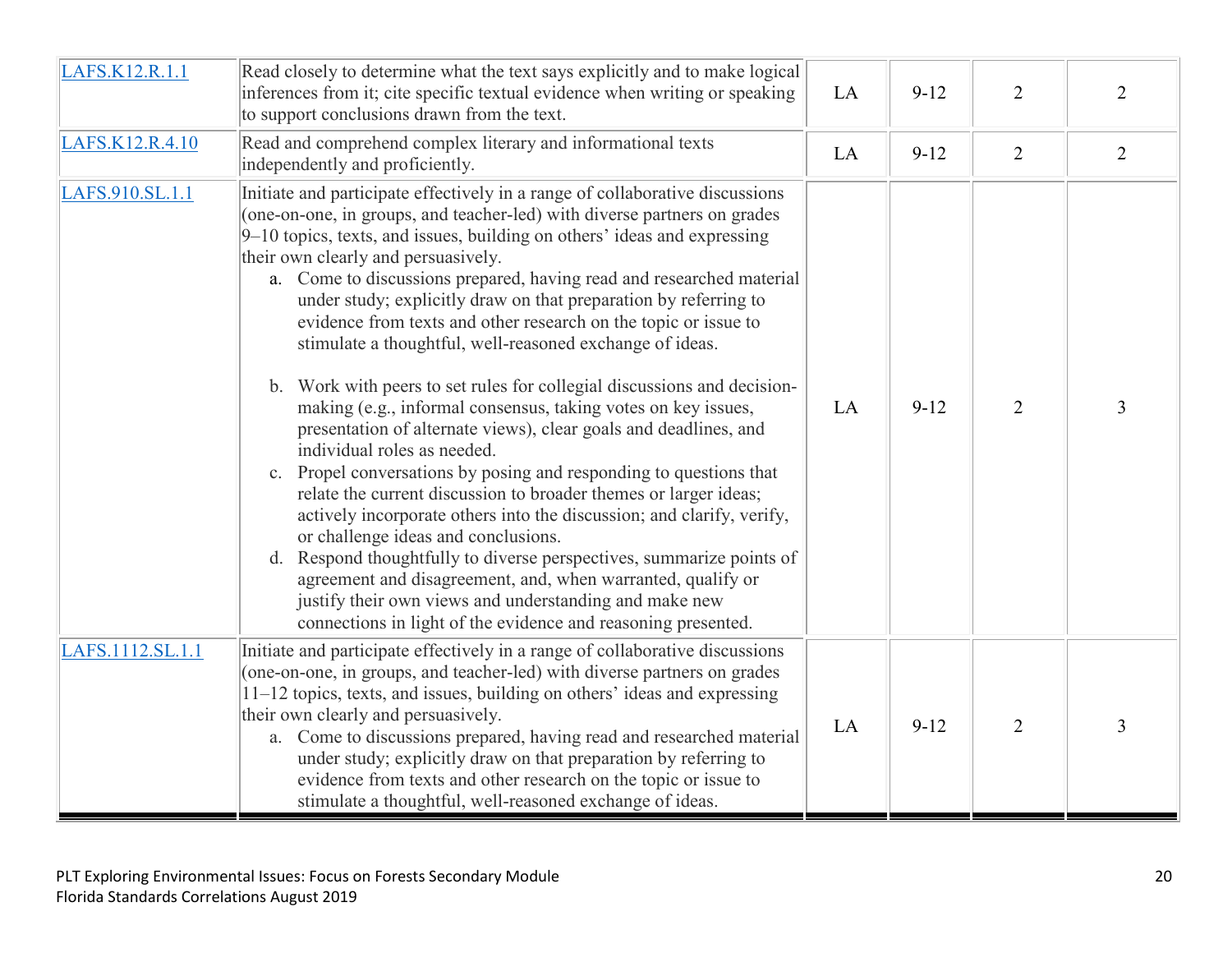|              | b. Work with peers to promote civil, democratic discussions and<br>decision-making, set clear goals and deadlines, and establish<br>individual roles as needed.<br>c. Propel conversations by posing and responding to questions that<br>probe reasoning and evidence; ensure a hearing for a full range of<br>positions on a topic or issue; clarify, verify, or challenge ideas and<br>conclusions; and promote divergent and creative perspectives.<br>d. Respond thoughtfully to diverse perspectives; synthesize<br>comments, claims, and evidence made on all sides of an issue;<br>resolve contradictions when possible; and determine what<br>additional information or research is required to deepen the<br>investigation or complete the task. |           |          |                |  |
|--------------|-----------------------------------------------------------------------------------------------------------------------------------------------------------------------------------------------------------------------------------------------------------------------------------------------------------------------------------------------------------------------------------------------------------------------------------------------------------------------------------------------------------------------------------------------------------------------------------------------------------------------------------------------------------------------------------------------------------------------------------------------------------|-----------|----------|----------------|--|
| SS.912.G.2.5 | Use geographic terms and tools to analyze case studies of debates over<br>how human actions modify a selected region.                                                                                                                                                                                                                                                                                                                                                                                                                                                                                                                                                                                                                                     | <b>SS</b> | $9 - 12$ |                |  |
| SS.912.G.5.4 | Analyze case studies of how humans impact the diversity and productivity<br>of ecosystems.                                                                                                                                                                                                                                                                                                                                                                                                                                                                                                                                                                                                                                                                | <b>SS</b> | $9 - 12$ | $\overline{2}$ |  |
| SS.912.G.5.5 | Use geographic terms and tools to analyze case studies of policies and<br>programs for resource use and management.                                                                                                                                                                                                                                                                                                                                                                                                                                                                                                                                                                                                                                       | <b>SS</b> | $9 - 12$ | 3              |  |
| SS.912.G.5.6 | Analyze case studies to predict how a change to an environmental factor<br>can affect an ecosystem.                                                                                                                                                                                                                                                                                                                                                                                                                                                                                                                                                                                                                                                       | <b>SS</b> | $9-12$   | 3              |  |

# **Words to Live By Activity 9**

| <b>Standard</b> | <b>Description</b>                                                                                                                                          | <b>Subject</b> | <b>Target</b><br><b>Grades</b> | Level of<br><b>Activity</b> | Level of<br>Complexity |
|-----------------|-------------------------------------------------------------------------------------------------------------------------------------------------------------|----------------|--------------------------------|-----------------------------|------------------------|
| LAFS.K12.R.2.6  | Assess how point of view or purpose shapes the content and style of a text.                                                                                 | LA             | $9 - 12$                       |                             |                        |
| LAFS.K12.R.3.9  | Analyze how two or more texts address similar themes or topics in order<br>to build knowledge or to compare the approaches the authors take.                | LA             | $9 - 12$                       |                             |                        |
| LAFS.K12.W.2.4  | Produce clear and coherent writing in which the development,<br>organization, and style are appropriate to task, purpose, and audience.                     | LA             | $9 - 13$                       |                             |                        |
| LAFS.K12.W.3.7  | Conduct short as well as more sustained research projects based on<br>focused questions, demonstrating understanding of the subject under<br>investigation. | LA             | $9 - 12$                       |                             |                        |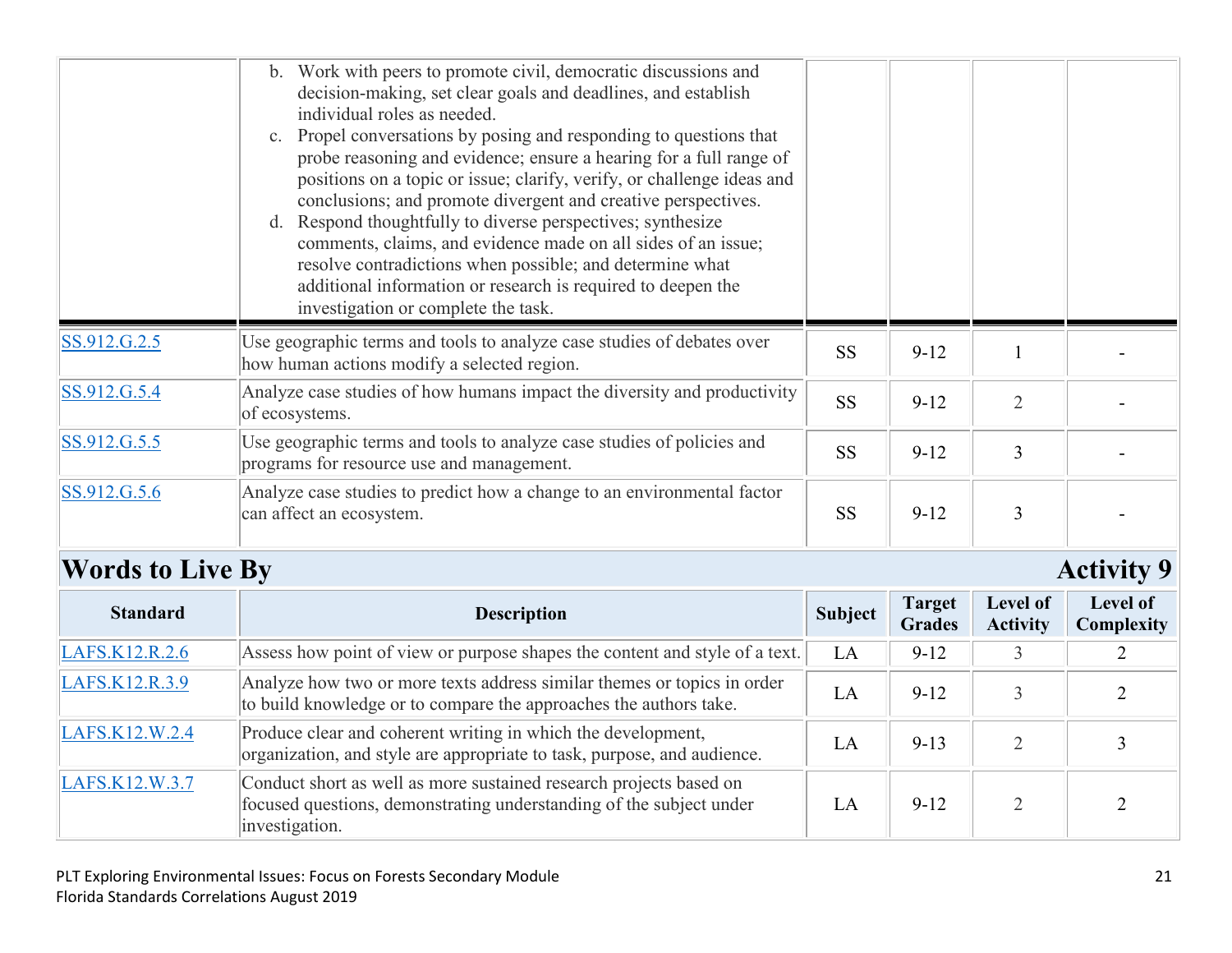| LAFS.K12.W.3.9   | Draw evidence from literary or informational texts to support analysis,<br>reflection, and research.                                                                                                                                                                                                             | LA | $9 - 12$ | $\overline{3}$ | 3              |
|------------------|------------------------------------------------------------------------------------------------------------------------------------------------------------------------------------------------------------------------------------------------------------------------------------------------------------------|----|----------|----------------|----------------|
| LAFS.910.RH.2.6  | Compare the point of view of two or more authors for how they treat the<br>same or similar topics, including which details they include and emphasize<br>in their respective accounts.                                                                                                                           | LA | $9-12$   | $\overline{3}$ | $\overline{3}$ |
| LAFS.910.RI.1.3  | Analyze how the author unfolds an analysis or series of ideas or events,<br>including the order in which the points are made, how they are introduced<br>and developed, and the connections that are drawn between them.                                                                                         | LA | $9-12$   | $\mathbf{1}$   | $\overline{3}$ |
| LAFS.910.RI.2.6  | Determine an author's point of view or purpose in a text and analyze how<br>an author uses rhetoric to advance that point of view or purpose.                                                                                                                                                                    | LA | $9 - 12$ | $\overline{2}$ | $\overline{3}$ |
| LAFS.910.W.2.4   | Produce clear and coherent writing in which the development,<br>organization, and style are appropriate to task, purpose, and audience.                                                                                                                                                                          | LA | $9 - 12$ | $\overline{3}$ | $\overline{3}$ |
| LAFS.910.W.3.7   | Conduct short as well as more sustained research projects to answer a<br>question (including a self-generated question) or solve a problem; narrow<br>or broaden the inquiry when appropriate; synthesize multiple sources on<br>the subject, demonstrating understanding of the subject under<br>investigation. | LA | $9-12$   | $\overline{2}$ | $\overline{4}$ |
| LAFS.910.W.3.7   | Draw evidence from informational texts to support analysis, reflection,<br>and research.                                                                                                                                                                                                                         | LA | $9 - 12$ | $\overline{3}$ | $\overline{3}$ |
| LAFS.1112.RH.2.6 | Evaluate authors' differing points of view on the same historical event or<br>issue by assessing the authors' claims, reasoning, and evidence.                                                                                                                                                                   | LA | $9 - 12$ | $\overline{3}$ | $\overline{3}$ |
| LAFS.1112.RI.2.6 | Determine an author's point of view or purpose in a text in which the<br>rhetoric is particularly effective, analyzing how style and content<br>contribute to the power, persuasiveness or beauty of the text.                                                                                                   | LA | $9 - 12$ | $\overline{2}$ | $\overline{3}$ |
| LAFS.1112.W.2.4  | Produce clear and coherent writing in which the development,<br>organization, and style are appropriate to task, purpose, and audience.                                                                                                                                                                          | LA | $9 - 12$ | $\overline{3}$ | $\overline{3}$ |
| LAFS.1112.W.3.7  | Conduct short as well as more sustained research projects to answer a<br>question (including a self-generated question) or solve a problem; narrow<br>or broaden the inquiry when appropriate; synthesize multiple sources on<br>the subject, demonstrating understanding of the subject under<br>investigation. | LA | $9 - 12$ | $\overline{2}$ | $\overline{2}$ |
|                  | LAFS.1112.WHST.3.9 Draw evidence from informational texts to support analysis, reflection,<br>and research.                                                                                                                                                                                                      | LA | $9 - 12$ | $\overline{3}$ | $\overline{3}$ |